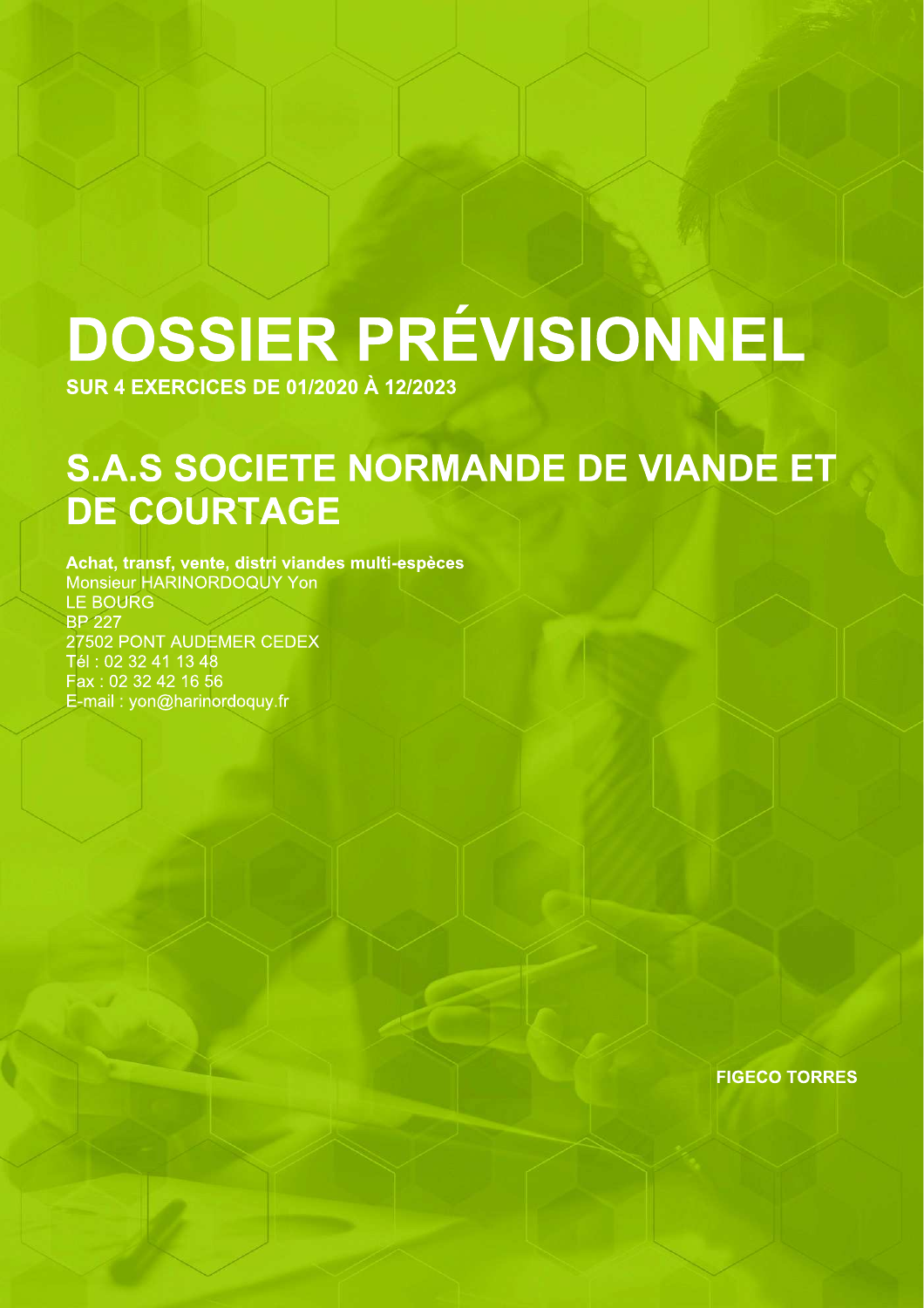#### **SOMMAIRE** T

|        | <b>1 NOTE DE L'EXPERT-COMPTABLE</b> |    |
|--------|-------------------------------------|----|
|        | 2 PRÉSENTATION DU PROJET            |    |
|        | <b>3 STRUCTURE JURIDIQUE</b>        |    |
|        |                                     |    |
| $\geq$ |                                     |    |
|        |                                     |    |
|        |                                     |    |
|        |                                     |    |
|        |                                     |    |
|        |                                     |    |
|        |                                     |    |
|        |                                     |    |
|        |                                     |    |
|        |                                     |    |
|        |                                     | 26 |
|        | > SYNTHESE                          |    |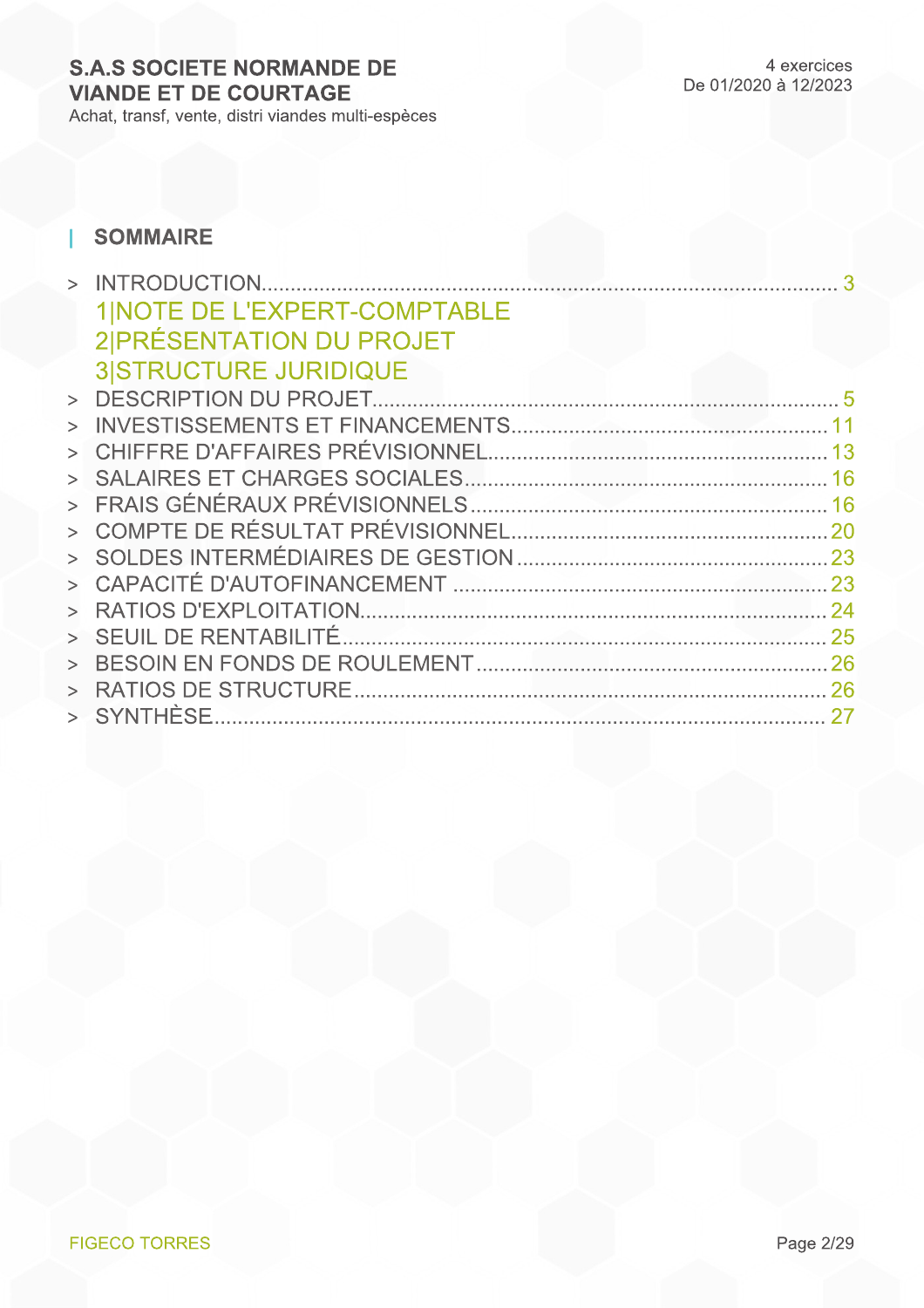## **INTRODUCTION**

## **1| NOTE DE L'EXPERT-COMPTABLE**

Conformément à la lettre de mission dont l'objet est le suivant : Développement de l'activité de l'entreprise S.A.S SOCIETE NORMANDE DE VIANDE ET DE COURTAGE, nous avons examiné les prévisions budgétaires portant sur 4 exercices pour la période de 01/2020 à 12/2023, tels qu'ils sont joints au présent rapport.

Ces prévisions et les hypothèses présentées, relèvent de la responsabilité de la direction. Il nous appartient, sur la base de notre examen, d'exprimer notre conclusion sur ces prévisions.

Nous avons effectué cet examen selon les dispositions de la norme professionnelle du Conseil supérieur de l'Ordre des experts-comptables applicable à la mission d'examen d'informations financières prévisionnelles. Il n'entre pas dans notre mission de mettre à jour le présent rapport pour tenir compte des faits et circonstances postérieurs à sa date de signature.

Les hypothèses retenues pour établir ces prévisions budgétaires appellent de notre part les observations suivantes, étant précisé que nous ne pouvons pas apporter d'assurance sur leur réalisation.

Nous n'avons pas d'observation à formuler sur la traduction chiffrée de ces hypothèses, sur le respect des principes d'établissement et de présentation applicables à ces prévisions et sur la conformité des méthodes comptables utilisées avec celles suivies pour l'établissement des comptes annuels (ou consolidés).

Enfin, nous rappelons que s'agissant de prévisions présentant par nature un caractère incertain, les réalisations différeront, parfois de manière significative des informations prévisionnelles présentées.

> A, le 17/12/2020 Signature du professionnel de l'expertise comptable **FIGECO TORRES**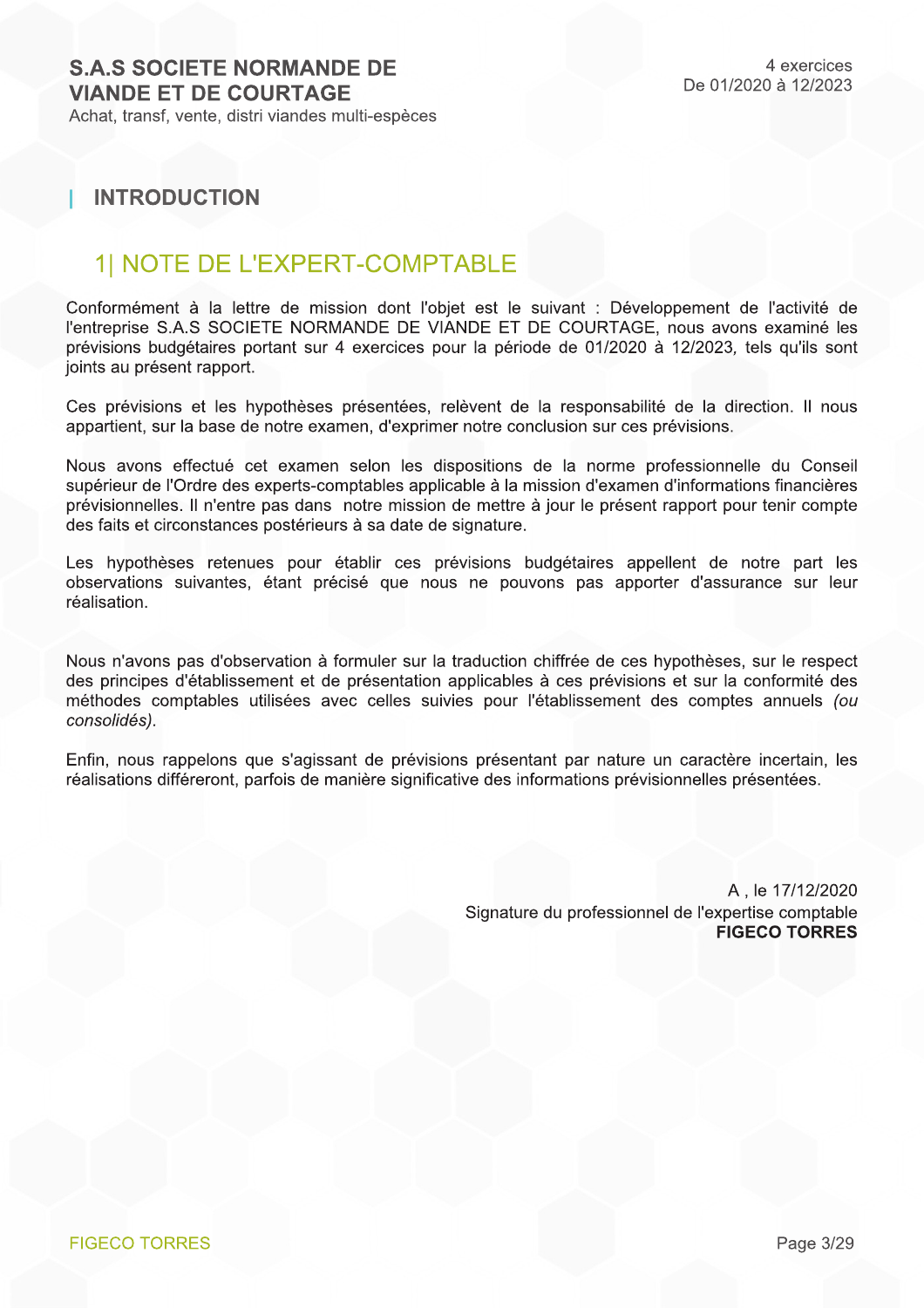## 2| PRÉSENTATION DU PROJET

### Le projet

Monsieur HARINORDOQUY Yon envisage de développer la société S.A.S SOCIETE NORMANDE DE VIANDE ET DE COURTAGE, à compter de 01/2020.

L'activité principale de ce projet sera Achat, transf, vente, distri viandes multi-espèces. Le siège social est situé LE BOURG, BP 227, 27502 PONT AUDEMER CEDEX.

#### Le porteur de projet

Monsieur HARINORDOQUY Yon dispose d'ores et déjà :

- d'un téléphone : 02 32 41 13 48.
- d'un fax : 02 32 42 16 56,
- d'une adresse mail : yon@harinordoquy.fr.

Vous trouverez ci-après dans la description du projet, le détail du profil de Monsieur HARINORDOQUY Yon.

## **3| STRUCTURE JURIDIQUE**

La structure juridique choisie est : Société (IS) - Dirigeant salarié. Monsieur HARINORDOQUY Yon aura le statut de Président.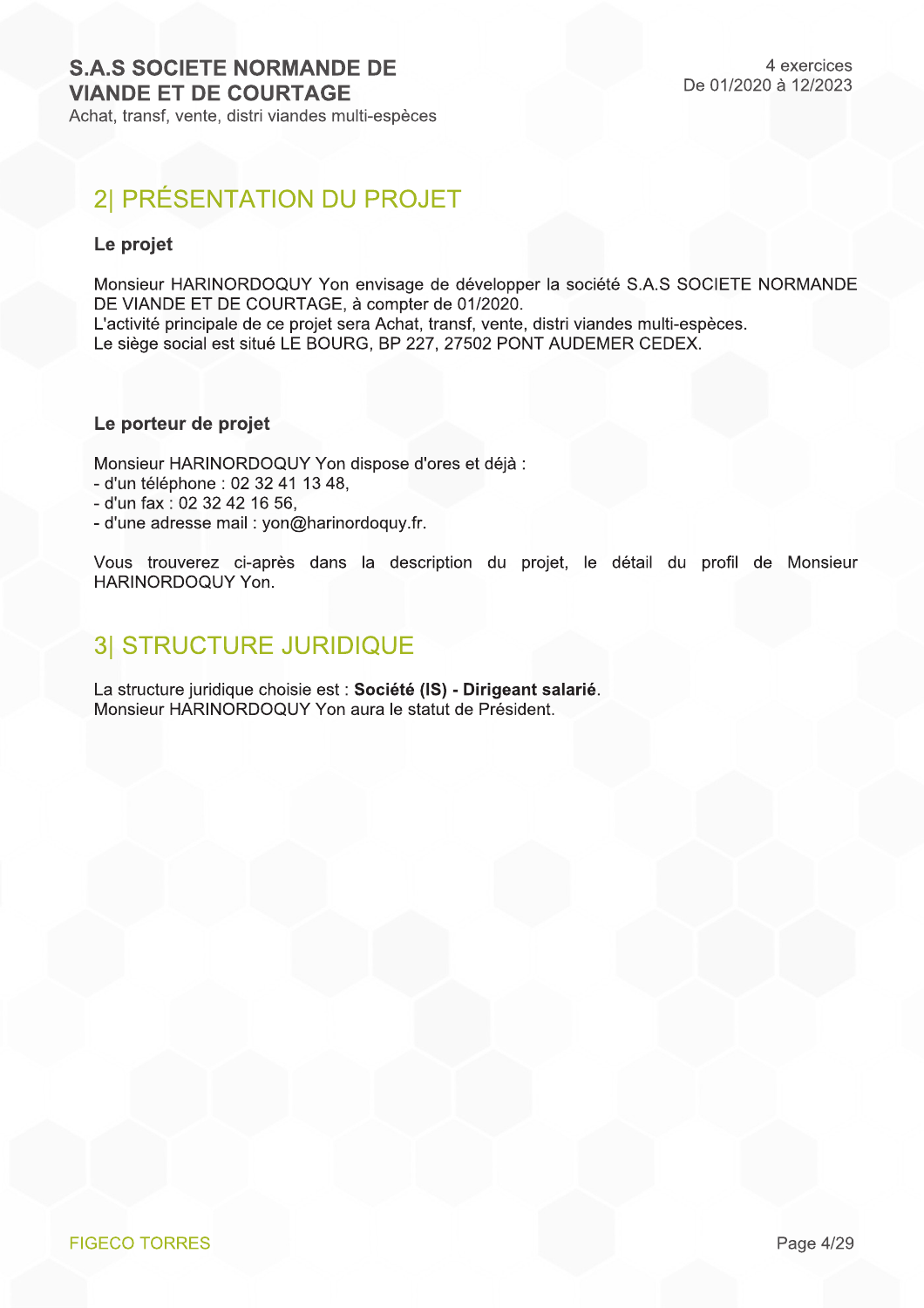Achat, transf, vente, distri viandes multi-espèces

## **DESCRIPTION DU PROJET**

#### Description du projet :

La société SNVC occupe des locaux anciens.

Depuis la reprise de la société par le groupe HARINORDOQUY, de nombreux investissements ont été réalisés :

- Renouvellement et modernisation du matériel et outillage ;
- Rationalisation de la chaîne d'exploitation ;
- Amélioration et modernisation de la chaîne du froid.

Mais l'exploitation se déroule aujourd'hui dans des locaux qui deviennent étroits et non adaptés aux exigences modernes.

La société a besoin d'investir de nouveaux locaux afin de pouvoir développer ses activités et répondre aux marchés des années à venir qui sont en pleine mutation :

- Les rayons de la grande et moyenne surface "GMS" enregistrent une baisse significative de leur personnel qualifié :

- Le nombre de points de vente dans des magasins toute enseigne est en augmentation constante :

- De ce fait, l'offre en barquette sous vide dans des rayons en libre service va continuer à progresser dans les années à venir :

- La nécessité d'une sécurité alimentaire optimale exige d'investir dans de nouveaux locaux qui permettent d'assurer une hygiène maximale, un respect total de la chaîne de froid de l'arrivée brute de la viande aux départs des marchandises conditionnées.

Le second défi à relever sera de conditionner la viande avec des technologies qui permettent "des dates limites de conservation longues". De nouveaux concepts arrivent sur le marché. La société se doit pour se placer dans ces nouveaux secteurs d'investir dans ces nouveaux matériels.

Enfin, SNVC est une société déjà ancienne. Ses équipes sont structurées et à la pointe des exigences modernes.

De par sa taille. SNVC est en capacité de proposer ses produits dans toute la France, mais aussi dans le nord de l'Europe (Belgique, Allemagne en particulier). Pour autant, sa structure demeure celle d'une PME et peut offrir une souplesse et une réactivité qui fait défaut à ses concurrents contraints par leur plus grande taille. La GMS est très sensible à cette exigence.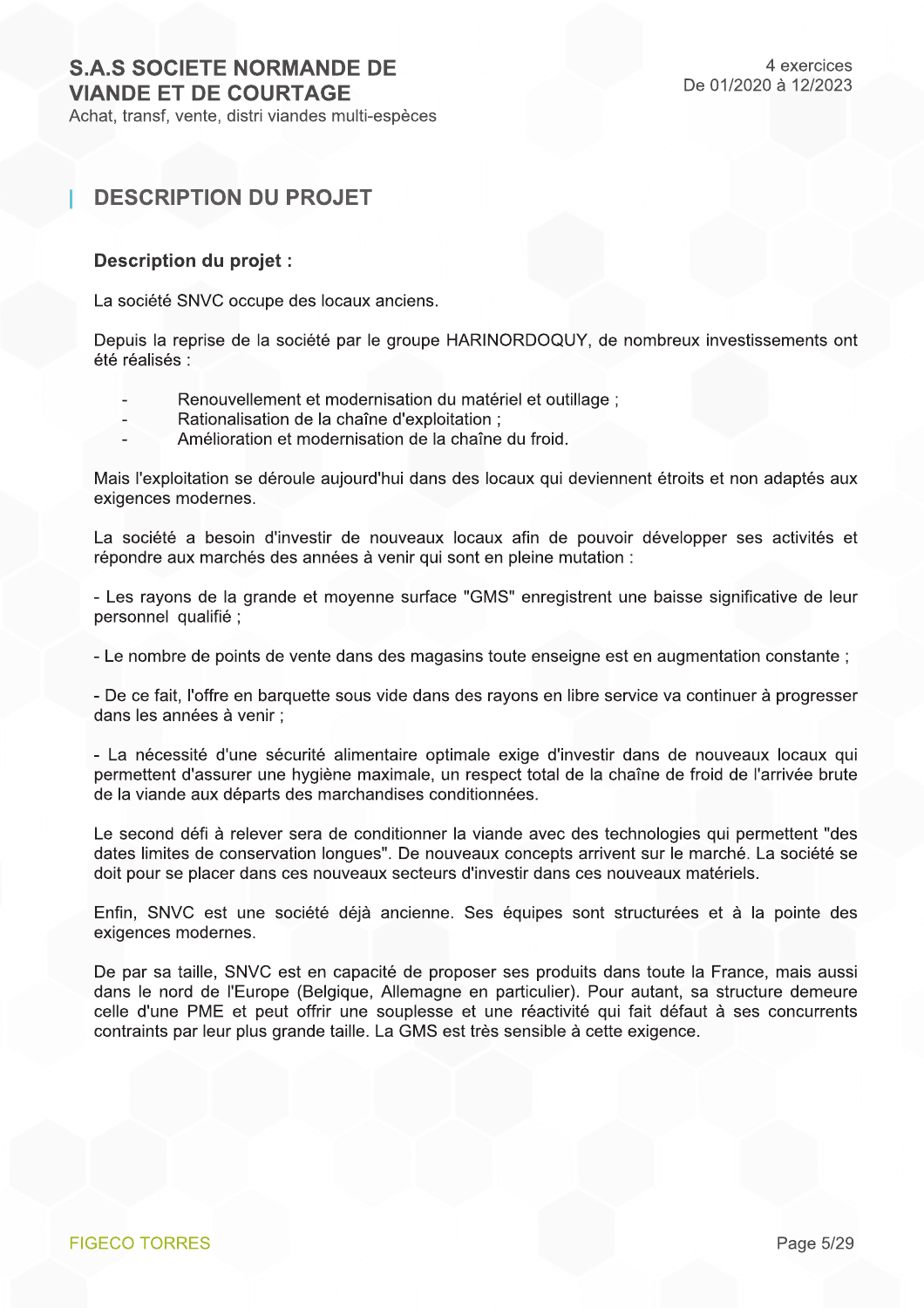## **Données retenues:**

#### 1 - Marge commerciale :

La marge commerciale retenue est de 30 %. Elle est calquée sur l'exercice 2019 (30.19%). Pour information, la marge réalisée lors de la situation arrêtée au 30/06/2020 s'élève à 31,20 %.

#### 2 - Chiffre d'affaires :

#### a) Sur 2020 :

Le chiffre d'affaires a été revue à la baisse pour tenir compte de la crise sanitaire liée au COVID-19. Cette baisse ne sera que partiellement compensée sur le second semestre 2020 malgré une activité actuellement bien orientée.

Par ailleurs, la société a eu recours à du chômage partiel.

#### b) Sur 2021 :

L'activité devrait progresser d'environ 15 % au niveau du tonnage soit un peu plus de 310 tonnes. En prévision de l'accroissement d'activité sur 2021, l'embauche d'un boucher sur le second semestre 2020 a été actée. Cette décision avait un double buts :

- Sécuriser un poste en tension sur le marché du travail;

- Permettre à ce salarié d'être pleinement opérationnel dès la montée en tension de l'activité sur 2021.

Le retour à une production normale de l'ensemble du personnel devrait permettre à la société d'absorber ce surcroît de tonnage sans avoir recours à des heures supplémentaires et à l'embauche du personnel complémentaire.

#### c) Sur 2022 :

Le transfert de l'activité de l'ancienne vers la nouvelle usine se réalisera entre la fin du premier trimestre et le début du second trimestre 2022. Cette période de transition ne permettra pas un développement important de l'activité sur cet exercice. Malgré tout, compte tenu des nouveaux process industriels mis en place, nous prévoyons une augmentation du tonnage de plus de 8 % soit 190 tonnes supplémentaires. Une légère revalorisation des prix devrait nous permettre d'augmenter le chiffre d'affaires d'environ 10%.

L'embauche d'un(e) assistant(e) qualité est prévue au cours du second semestre 2022 afin de renforcer la sécurité alimentaire sur la production de la société.

#### c) Sur 2023 :

Il s'agit du premier exercice où l'activité sera pleine et entière. Nous prévoyons une augmentation du tonnage de plus de 9 % soit 225 tonnes supplémentaires.

Le potentiel des nouveaux marchés que nos équipes commerciales prospectent déjà devrait à terme permettre à la société d'obtenir un supplément de commandes de 890 tonnes valorisé à la somme de 6 680 000 €.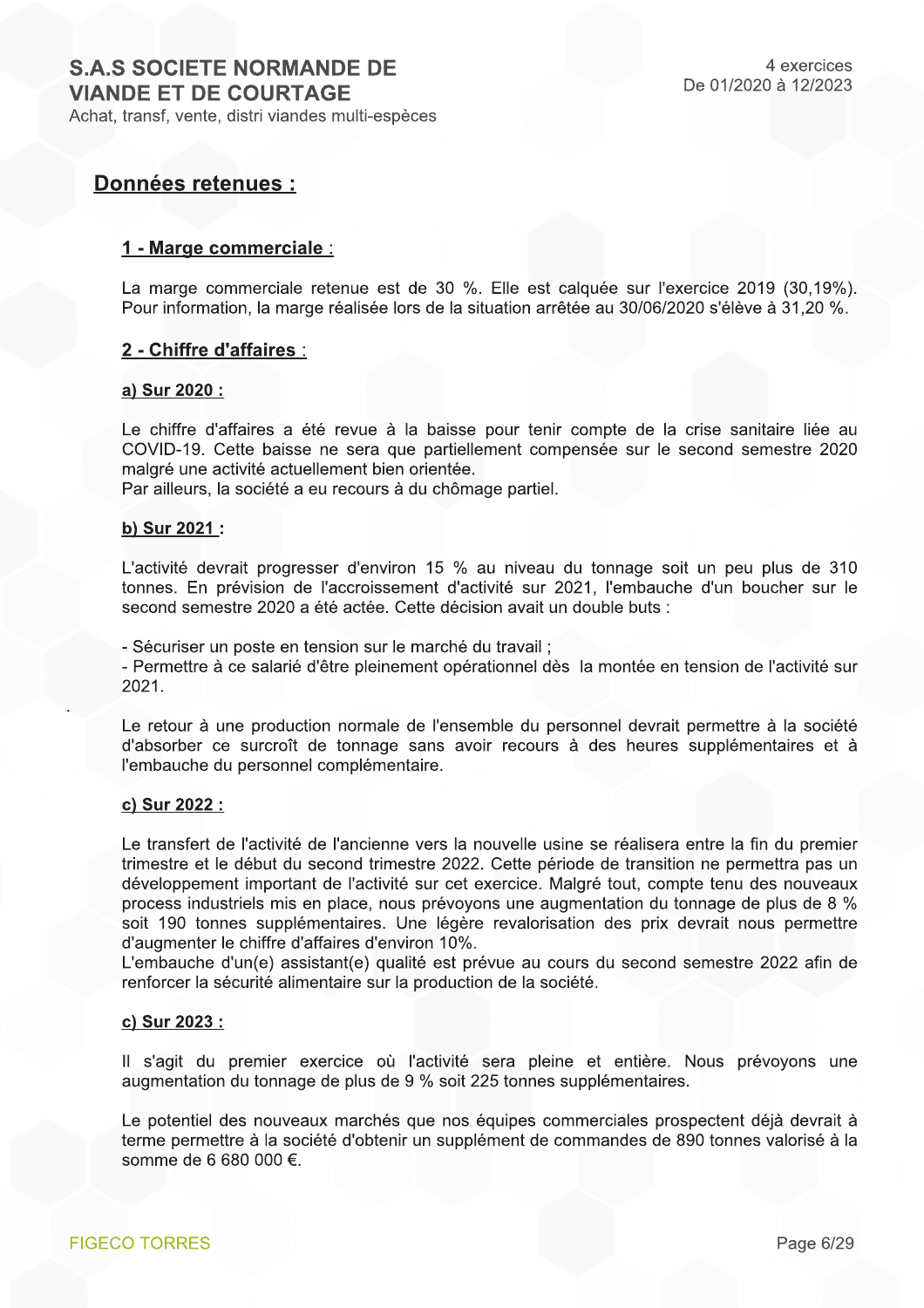#### 3 - Investissements :

#### a) Locaux nouvelle usine :

Le coût global d'installation des locaux de la nouvelle usine est estimé à 7 250 000 €. Il se compose des éléments suivants :

- Du coût des travaux pour 6 084 000  $\epsilon$ ;
- Des honoraires du GROUPE ESSOR pour 417 000 € ;
- Du terrain pour 197 144  $\epsilon$ ;
- Des études, diagnostics et relevés pour 67 740 € :
- Des assurances et taxes pour 107 000  $\epsilon$ ;
- Des aléas travaux pour 371 116  $\epsilon$ ;
- Les frais de dossiers pour 6 000  $\epsilon$ :
- Les frais de raccordements des fluides qui restent à définir.

#### b) Matériel nouvelle usine :

Il est prévu une mise en circulation du matériel de la nouvelle usine à partir d'avril 2022. Le coût e l'investissement s'élève à 1 133 518 € avec une durée d'amortissement de 7 ans.

#### 4 - Subventions :

Différentes subventions devraient être accordées :

#### a) Les subventions d'investissement (Matériel) :

Cette dernière sera réintégrée au résultat sur 7 ans et proportionnellement aux amortissements pratiqués sur les achats du matériel de la nouvelle usine.

#### b) Les subventions d'installation de l'usine :

| - Une subvention Impulsion Immobilier Région pour un maximum de :  204 000 $\epsilon$ ; |  |
|-----------------------------------------------------------------------------------------|--|
|                                                                                         |  |
|                                                                                         |  |

Ces dernières sont portées en information à titre indicatif mais ne sont pas prises en compte dans la détermination des éléments financiers du prévisionnel.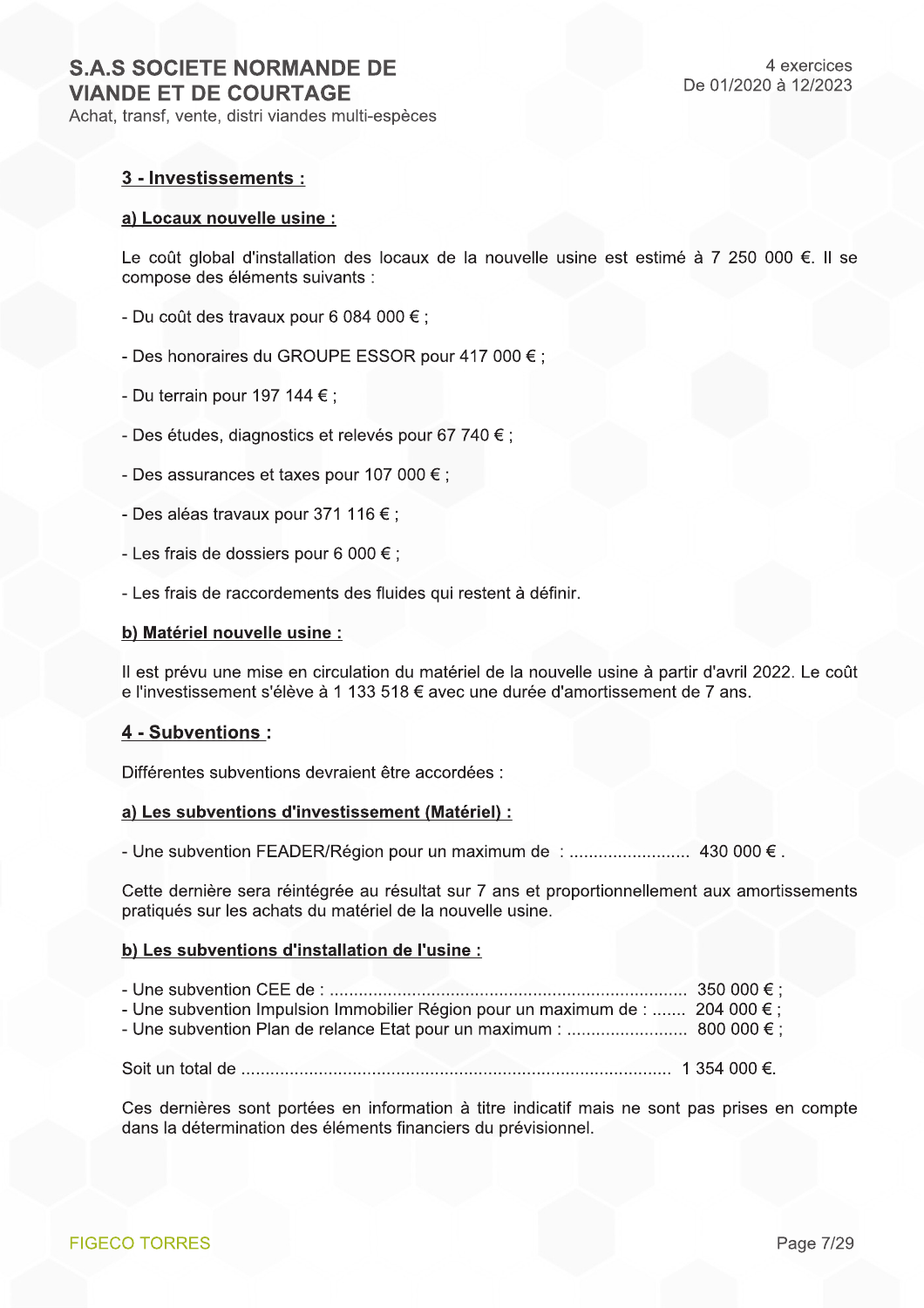#### 5 - Financements :

Plusieurs financements sont prévus :

#### a) Financement de l'usine :

- Un crédit-bail immobilier est envisagé pour l"installation de l'usine. Il est estimé à 7 250 000 € sur 15 ans au taux d'intérêt de 1,86 %.

Le financement sera réalisé dans le cadre d'un pool dont le chef de filat est assuré par FINAMUR:

- Financement de FINAMUR avec une quote-part de 50,00 %;
- Financement de BPIFRANCE FINANCEMENT avec une quote-part de 25.00 % :
- Financement de SOGEFIMUR avec une quote-part de 25,00 %

Aussi, le financement de l'opération sera réalisé à la condition de la souscription d'un emprunt de 1 450 000 € au taux de 1,28 %. Le bailleur procédera à l'indemnisation périodique des échéances d'emprunts versées par la société à partir du 1er janvier 2022.

Il est prévu un début de paiement des crédits-baux à compter du 1er janvier 2022 soit une échéance annuelle de 552 596 €.

Des intérêts intercalaires liés au crédit-bail immobilier ont été constatés en 2021 et 2022 en fonction de l'avancement des travaux soit un total annuel de 67 425 €.

Pour information, un prêt de 250 000 € à taux zéro étalé sur 7 ans avec un différé de 24 mois est en discussion avec le département.

#### b) Financement du Matériel :

- Un prêt de 1 133 518 € est prévu pour financer le matériel de la nouvelle usine sur une durée de 7 ans au taux de 2 %.

Les échéances devraient débuter à partir du 1er mars 2022.

#### c) Plan de garantie de l'Etat :

Pour information et suite à la crise sanitaire, un plan de garantie de l'Etat (PGE) a été versé par le Crédit Agricole et Le Crédit Lyonnais en avril 2020 pour 500 000 € chacun.

#### Hypothèse 1 :

Ils seront remboursables en avril 2021. Les frais de garantie de l'Etat s'élèvent à 0,25 % de chacun des prêts accordés (soit 1 250 € pour chaque PGE).

#### **Hypothèse 2:**

Ils seront remboursables sur 6 ans au taux de 2,3 % avec un différé de 12 mois. Les frais de garantie de l'Etat s'élèvent à 0,25 % de chacun des prêts accordés (soit 1 250 € pour chaque PGE).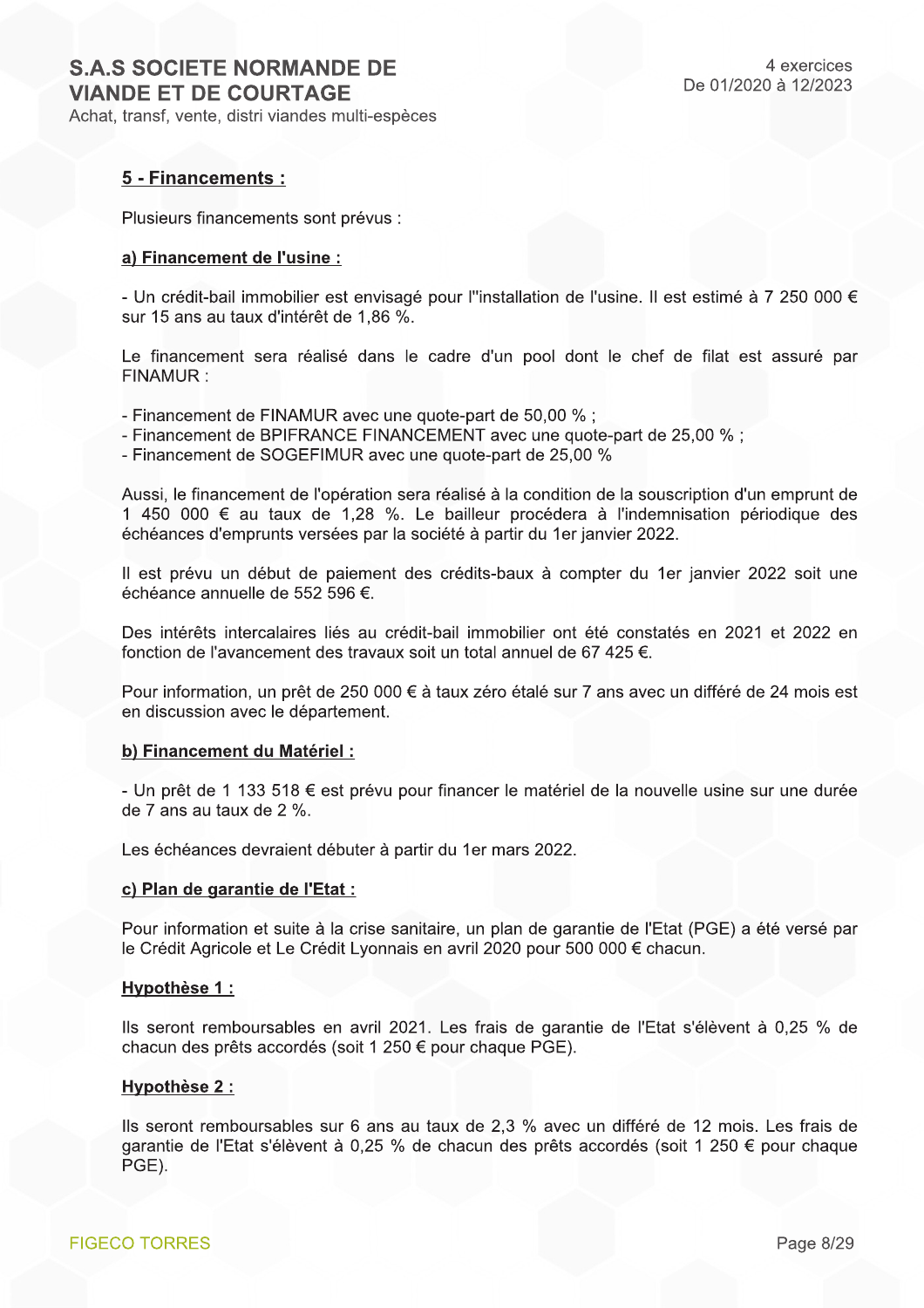#### Hypothèse 3 :

Ils seront remboursables sur 6 ans au taux de 2.3 % avec un différé de 12 mois. Les frais de garantie de l'Etat s'élèvent à 0,25 % de chacun des prêts accordés (soit 1 250 € pour chaque PGE).

En revanche, le financement du matériel pour 1 133 518 € n'est pas prévu.

#### 6 - Charges externes :

Les prestations d'animation sont en baisse à partir de 2020. Les conditions de négoce ont été revues suite à la crise sanitaire liée au COVID-19. Les relations commerciales se font pour l'essentiel avec les centrales d'achat. Dans la continuité de la situation au 30/06/2020, le taux retenu est actuellement de 0.5 % du chiffre d'affaires.

Des charges complémentaires liées à la communication visuelle sont estimées à 10 000 € à partir de septembre 2020.

#### 7 - Personnel :

#### 1) Sur 2020 :

- Départ de deux employés en septembre/octobre ;
- Embauche d'un boucher en septembre.

#### 2) Sur 2021 :

- Départ d'un agent de maîtrise fin juin ;
- Arrivée d'un agent de maîtrise début juillet.

#### 3) Sur 2022 :

- Départ d'un agent de maîtrise fin mars ;
- Arrivée de deux ouvriers en début d'année ;
- Arrivée d'un agent de maîtrise début avril ;
- Arrivée d'un agent de maîtrise début juillet (assistant(e) qualité).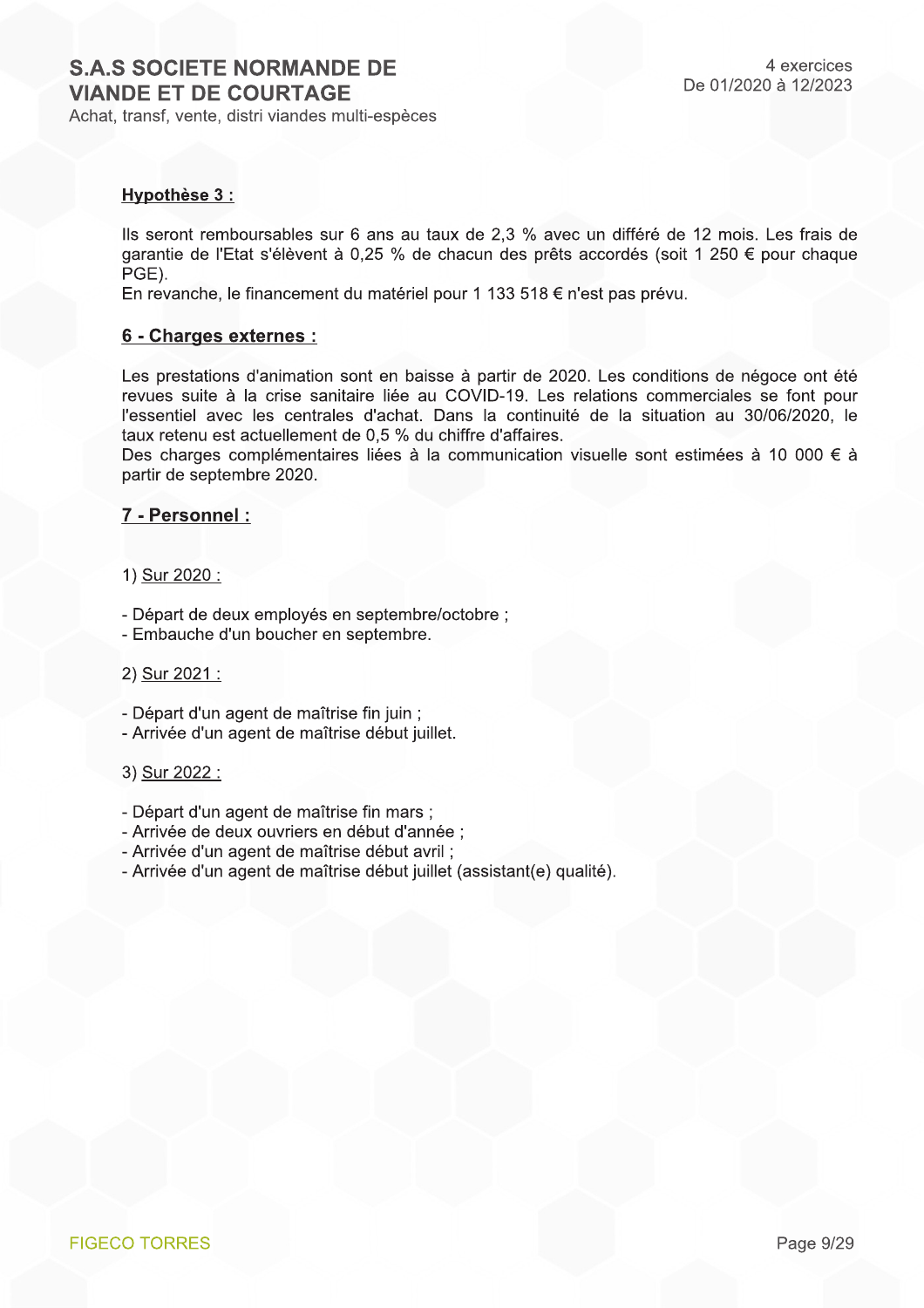#### **Renseignements divers:**

Ouverture de la nouvelle usine entre la fin du mois de mars et le début d'avril 2022.

Les travaux de construction seront répartis sur la période de mars 2021 à février 2022, le mois de mars 2022 étant associé au transfert de l'ancienne à la nouvelle usine.

Les frais de déménagement sont estimés à 50 000 € et comptabilisés en charge en 2022.

La rémunération variable de la société ABF DECISIONS, chargée de la détection et du montage du dossier d'aides au public, s'élève à 10 % des subventions, exonérations et crédits d'impôts accordés ou économisés.

Les honoraires ont été calculés sur les subventions prévisionnelles telles que précisés un peu plus haut et **comptabilisés en charges exceptionnelles**. Nous avons retenu un règlement de 165 960 € courant janvier 2023.

Délai règlement fournisseurs : 30 jours Délai règlement clients : 21 jours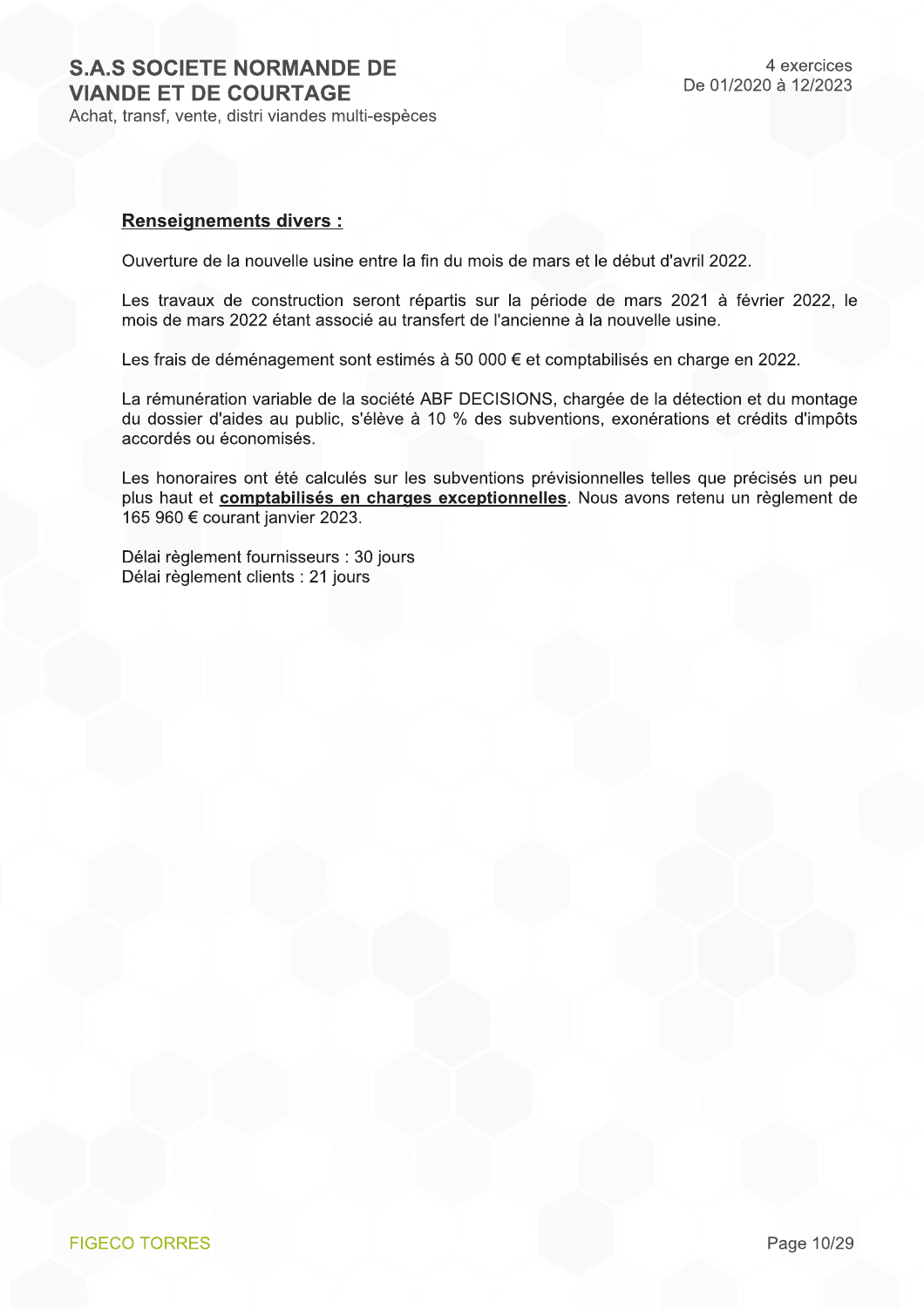## **INVESTISSEMENTS ET FINANCEMENTS**

## Les investissements prévus sur la période :

| <b>Investissements</b>               | 2020    | 2021    | 2022      | 2023      |
|--------------------------------------|---------|---------|-----------|-----------|
| Immobilisations corporelles          |         |         | 1 133 518 |           |
| <b>MATERIEL NOUVELLE USINE</b>       |         |         | 1 133 518 |           |
| Total des investissements à réaliser |         |         | 1 133 518 |           |
| Immobilisations existantes           | 996 677 | 996 677 | 996 677   | 2 130 195 |
| Total des immobilisations            | 996 677 | 996 677 | 2 130 195 | 2 130 195 |
| Crédits-bails                        |         |         | 7 250 000 |           |
| USINE CB FINAMUR                     |         |         | 3 625 000 |           |
| USINE CB SOGEFIMUR                   |         |         | 1812500   |           |
| USINE CB BPIFRANCE                   |         |         | 1812500   |           |

## Le financement des investissements :

| Financements des investissements | 2020      | 2021      | 2022      | 2023 |
|----------------------------------|-----------|-----------|-----------|------|
| Emprunts                         | 1 000 000 | 1450000   |           |      |
| <b>PGE CRCA</b>                  | 500 000   |           |           |      |
| PGE LCL                          | 500 000   |           |           |      |
| <b>PRET IMMOBILIER AVPR</b>      |           | 1 450 000 |           |      |
| Primes et subventions            |           |           | 430 000   |      |
| Subvention Fonds FEEDER/Région   |           |           | 430 000   |      |
| Total des financements           | 1 000 000 | 1450000   | 430 000   |      |
| Écart de financement             | 1 000 000 | 1450000   | $-703518$ |      |
| Crédits-bails                    |           |           | 7 250 000 |      |
| USINE CB FINAMUR                 |           |           | 3 625 000 |      |
| USINE CB SOGEFIMUR               |           |           | 1812500   |      |
| <b>USINE CB BPIFRANCE</b>        |           |           | 1812500   |      |
|                                  |           |           |           |      |

## Le détail des remboursements d'emprunts :

| Remboursements des emprunts       | 2020    | 2021    | 2022    | 2023    |
|-----------------------------------|---------|---------|---------|---------|
| Capital remboursé                 | 91 185  | 86 740  | 301 649 | 327 726 |
| 164100 - Emprunt LCL 200000       | 66 666  | 66914   |         |         |
| 164800 - Emprunt CRCA 10000211221 | 8776    | 6622    |         |         |
| 164900 - Emprunt CRCA 10000192032 | 15743   | 13 204  |         |         |
| <b>PGE CRCA</b>                   |         |         | 105 925 | 118 128 |
| <b>PGE LCL</b>                    |         |         | 105 925 | 118 128 |
| <b>PRET IMMOBILIER AVPR</b>       |         |         | 89 799  | 91 470  |
| Charges d'intérêts                | 17878   | 43 298  | 47 147  | 40 146  |
| 164100 - Emprunt LCL 200000       | 402     | 154     |         |         |
| 164800 - Emprunt CRCA 10000211221 | 80      | 19      |         |         |
| 164900 - Emprunt CRCA 10000192032 | 152     | 42      |         |         |
| <b>PGE CRCA</b>                   | 8622    | 11 496  | 10 489  | 7824    |
| <b>PGE LCL</b>                    | 8622    | 11 496  | 10 489  | 7824    |
| <b>PRET IMMOBILIER AVPR</b>       |         | 20 091  | 26 169  | 24 498  |
| Echéances d'emprunts              | 109 063 | 130 038 | 348 796 | 367 872 |
| 164100 - Emprunt LCL 200000       | 67068   | 67068   |         |         |

**FIGECO TORRES**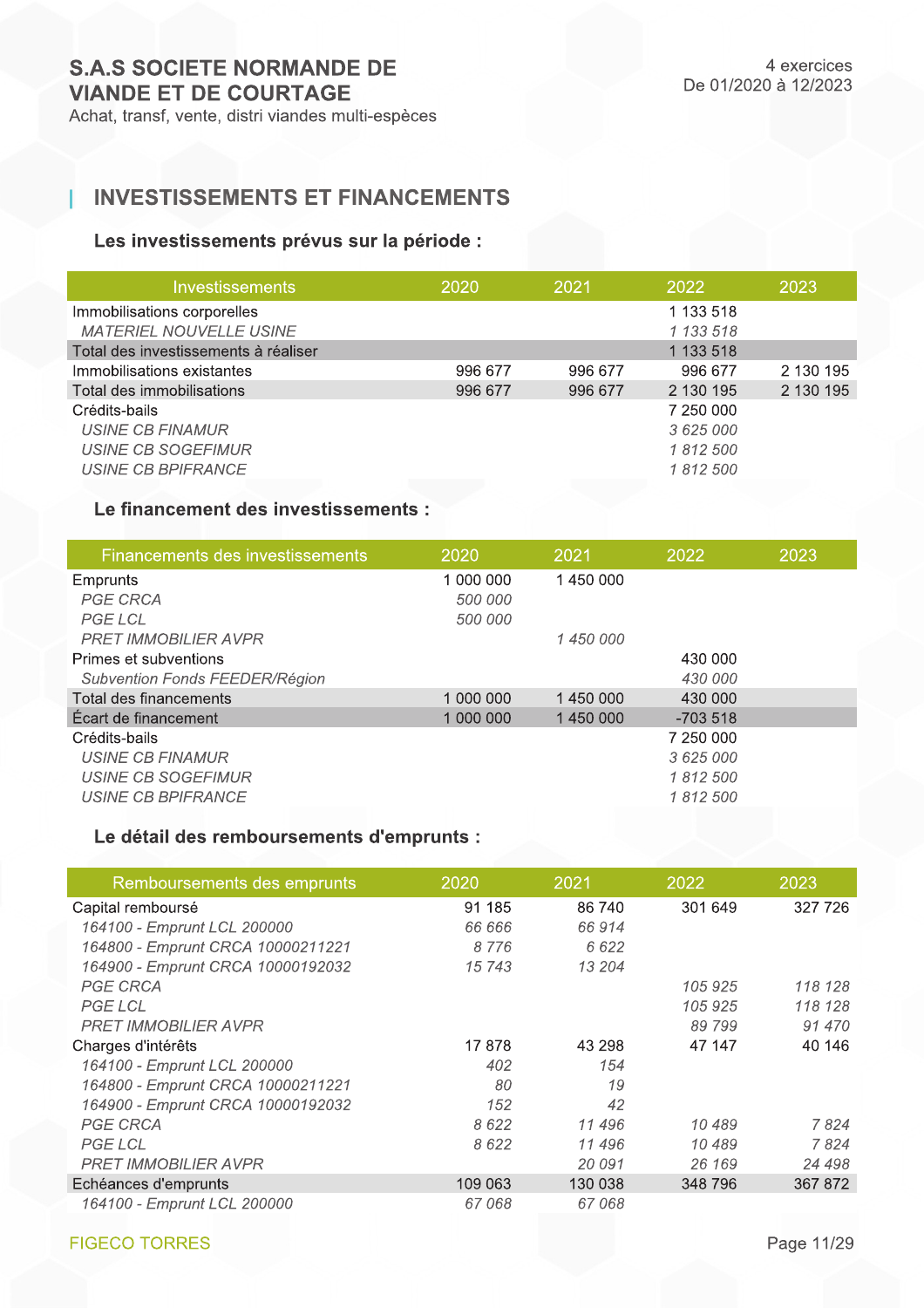Achat, transf, vente, distri viandes multi-espèces

4 exercices De 01/2020 à 12/2023

| 164800 - Emprunt CRCA 10000211221 | 8856      | 6641      |           |           |
|-----------------------------------|-----------|-----------|-----------|-----------|
| 164900 - Emprunt CRCA 10000192032 | 15895     | 13 246    |           |           |
| <b>PGE CRCA</b>                   | 8622      | 11 496    | 116 414   | 125 952   |
| <b>PGE LCL</b>                    | 8622      | 11 496    | 116 414   | 125 952   |
| <b>PRET IMMOBILIER AVPR</b>       |           | 20 091    | 115968    | 115968    |
| Capital restant dû                | 1 086 726 | 2449986   | 2 148 351 | 1820625   |
| 164100 - Emprunt LCL 200000       | 66 914    |           |           |           |
| 164800 - Emprunt CRCA 10000211221 | 6621      | $-1$      |           |           |
| 164900 - Emprunt CRCA 10000192032 | 13 191    | $-13$     |           |           |
| <b>PGE CRCA</b>                   | 500 000   | 500 000   | 394 075   | 275 947   |
| <b>PGE LCL</b>                    | 500 000   | 500 000   | 394 075   | 275 947   |
| <b>PRET IMMOBILIER AVPR</b>       |           | 1 450 000 | 1 360 201 | 1 268 731 |
|                                   |           |           |           |           |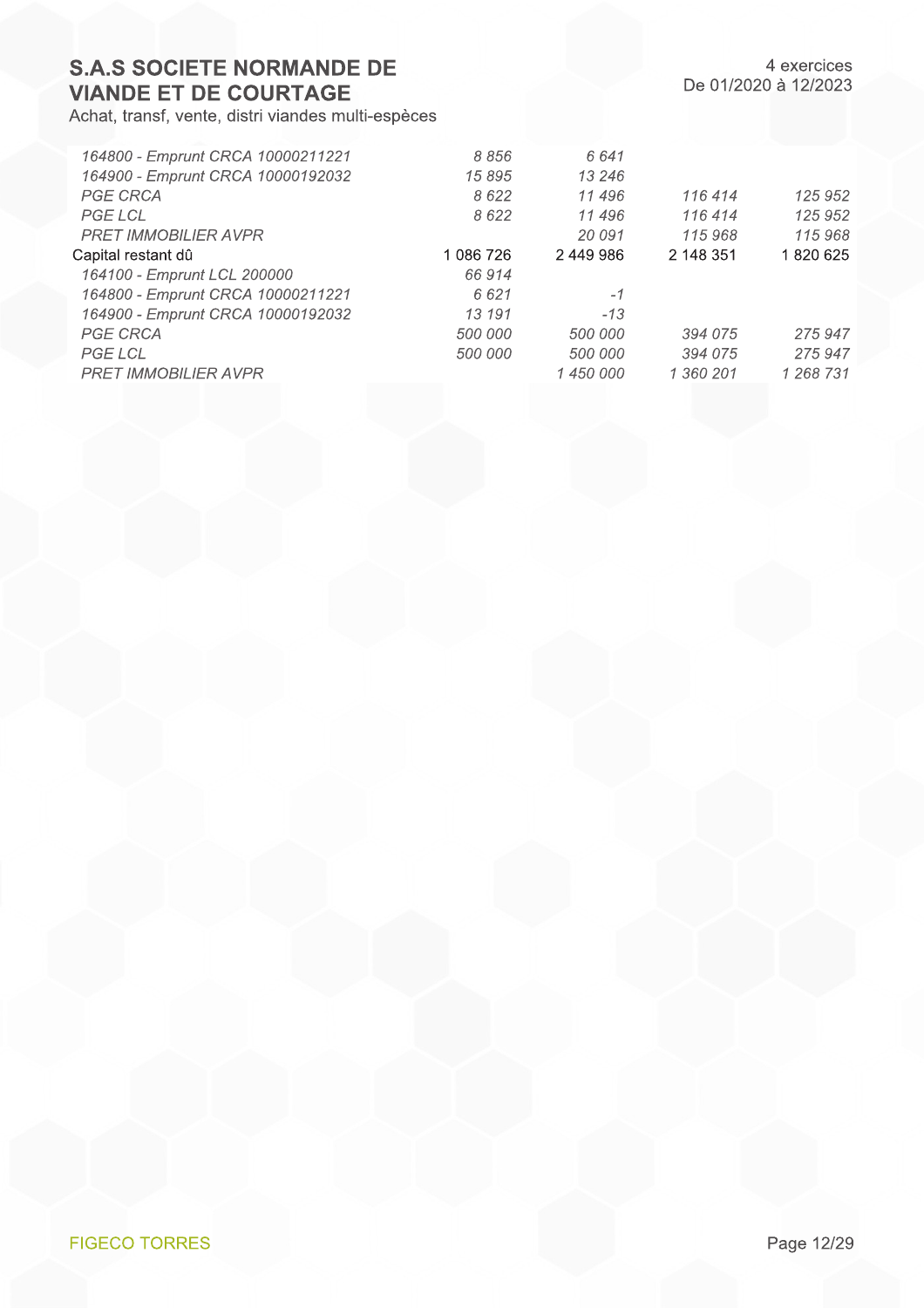## CHIFFRE D'AFFAIRES PRÉVISIONNEL

## Le chiffre d'affaires prévu :

T

| Chiffre d'affaires                             | Secteur  | 2020           | $\%$                   | 2021                  | $\frac{9}{6}$           | $\sqrt{2022}$ | $\%$       | 2023           |     | <b>Marge Stocks Vente</b> | <b>TVA</b><br>S | <b>TVA</b><br>Achats |
|------------------------------------------------|----------|----------------|------------------------|-----------------------|-------------------------|---------------|------------|----------------|-----|---------------------------|-----------------|----------------------|
| Transport s/ventes à 20 %                      | Services | 257            | 15,18<br>$\frac{0}{0}$ | 296                   | 10,14<br>$\frac{0}{0}$  | 326           | 8,9%       | 355            | 30% | 0 jour                    | 20%             | 5,5%                 |
| Ventes à 5.5 $%$                               | Négoce   | 14 196 79<br>9 | 15%                    | 16 326 31<br>9        | 10%                     | 17 958 95     | 9%         | 19 575 25      |     | 30% 8 jours               | 5,5%            | 5,5%                 |
| Ventes à 10 %                                  | Négoce   | 1 2 9 9        | 15,01<br>$\frac{0}{0}$ | 1494                  | 10,04<br>$\frac{0}{0}$  | 1 644         | 8,94%      | 1791           | 30% | 0 jour                    | 10%             | 5,5%                 |
| Ventes DOM à 2.10 %                            | Négoce   | 14 682         | 15%                    | 16 884                | 10%                     | 18 572        | 9%         | 20 24 3        | 30% | 0 jour                    | 2,1%            | 5,5%                 |
| Ventes en franchises de TVA Négoce             |          | 38 249         | 15%                    | 43 986                | 10%                     | 48 385        | 9%         | 52 740         | 30% | 0 jour                    |                 | 5,5%                 |
| R.R.R accordés à 5.5 %                         | Négoce   | $-561748$      | 15%                    | $-646010$             | 10%                     | $-710611$     | 9%         | $-774566$      | 30% | 0 jour                    | 5,5%            | 5,5%                 |
| Ristournes sans TVA                            | Négoce   | $-173472$      | 15%                    | $-199493$             | 10%                     | $-219442$     | 9%         | $-239$ 192     | 30% | 0 jour                    |                 | 5,5%                 |
| Ventes CEE                                     | Négoce   | 117 199        | 15%                    | 134 779               | 10%                     | 148 257       | 9%         | 161 600        | 30% | 0 jour                    |                 |                      |
| Ventes marchandises à la<br>Réunion            | Négoce   | 25 6 68        | 15%                    | 29 518                | 10,01<br>$\frac{0}{0}$  | 32 472        | 8.99%      | 35 392         | 30% | 0 jour                    |                 | 5,5%                 |
| Ventes marchandises<br>Uruguay                 | Négoce   | 59 400         | 15%                    | 68 310                | 10%                     | 75 141        | 9%         | 81 904         | 30% | 0 jour                    |                 | 5,5%                 |
| Ventes diverses à 20%                          | Services | 396            | 14,9%                  | 455                   | 10, 11<br>$\frac{0}{0}$ | 501           | 8,98%      | 546            | 30% | 0 jour                    | 20%             | 5,5%                 |
| Produits d'activités annexes<br>s/TVA          | Services | 1 1 5 3        | 15%                    | 1 3 2 6               | 10,03<br>$\frac{0}{0}$  |               | 1459 8,98% | 1590           | 30% | 0 jour                    |                 | 5,5%                 |
| Autres produits d'activités<br>annex.          | Services | 7 1 7 5        | 15%                    | 8 2 5 1               | 10%                     | 9076          | 9%         | 9893           | 30% | 0 jour                    | 20%             | 5,5%                 |
| Produits activités annexes<br>auto liquidation | Services | 787            | 14,99<br>$\frac{0}{0}$ | 905                   | 10,06<br>$\frac{0}{0}$  |               | 996 9,04%  | 1 0 8 6        | 30% | 0 jour                    |                 | 5,5%                 |
| Total                                          |          | 13 727 84<br>4 | 15%                    | 15 787 02<br>$\Omega$ | 10%                     | 17 365 72     | 9%         | 18 928 63<br>9 |     |                           |                 |                      |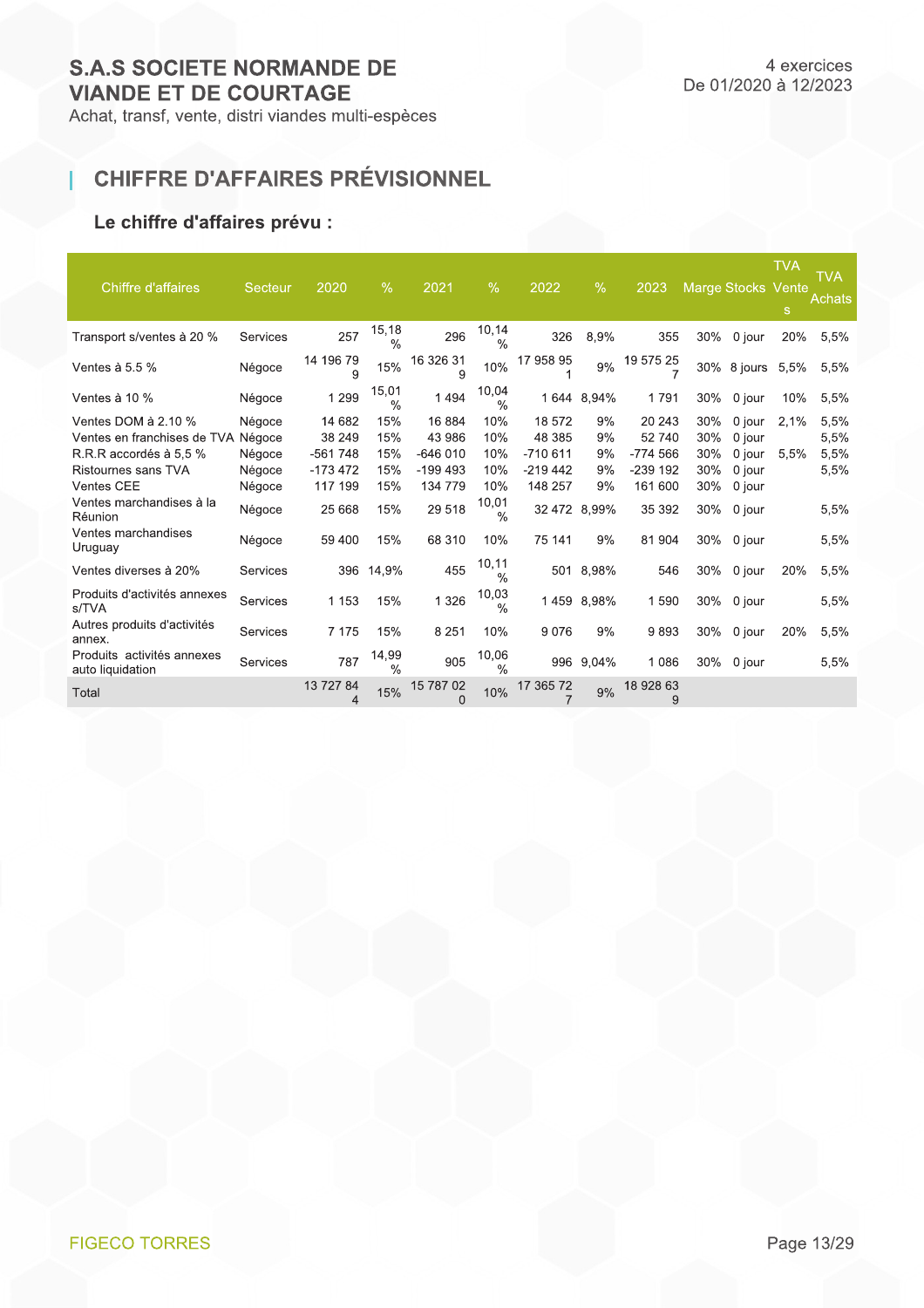Achat, transf, vente, distri viandes multi-espèces

## Évolution du chiffre d'affaires

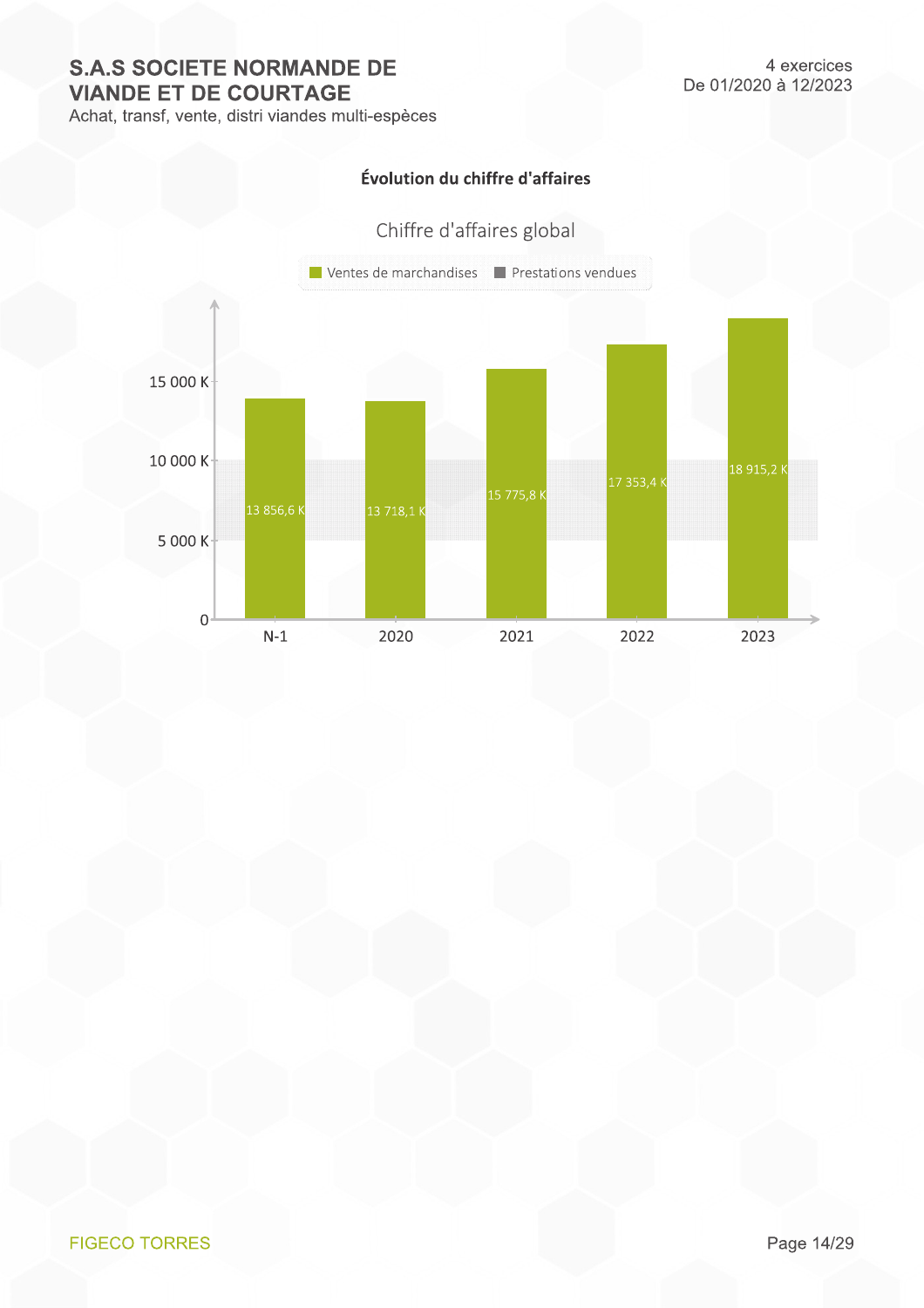Achat, transf, vente, distri viandes multi-espèces

## Évolution de la marge

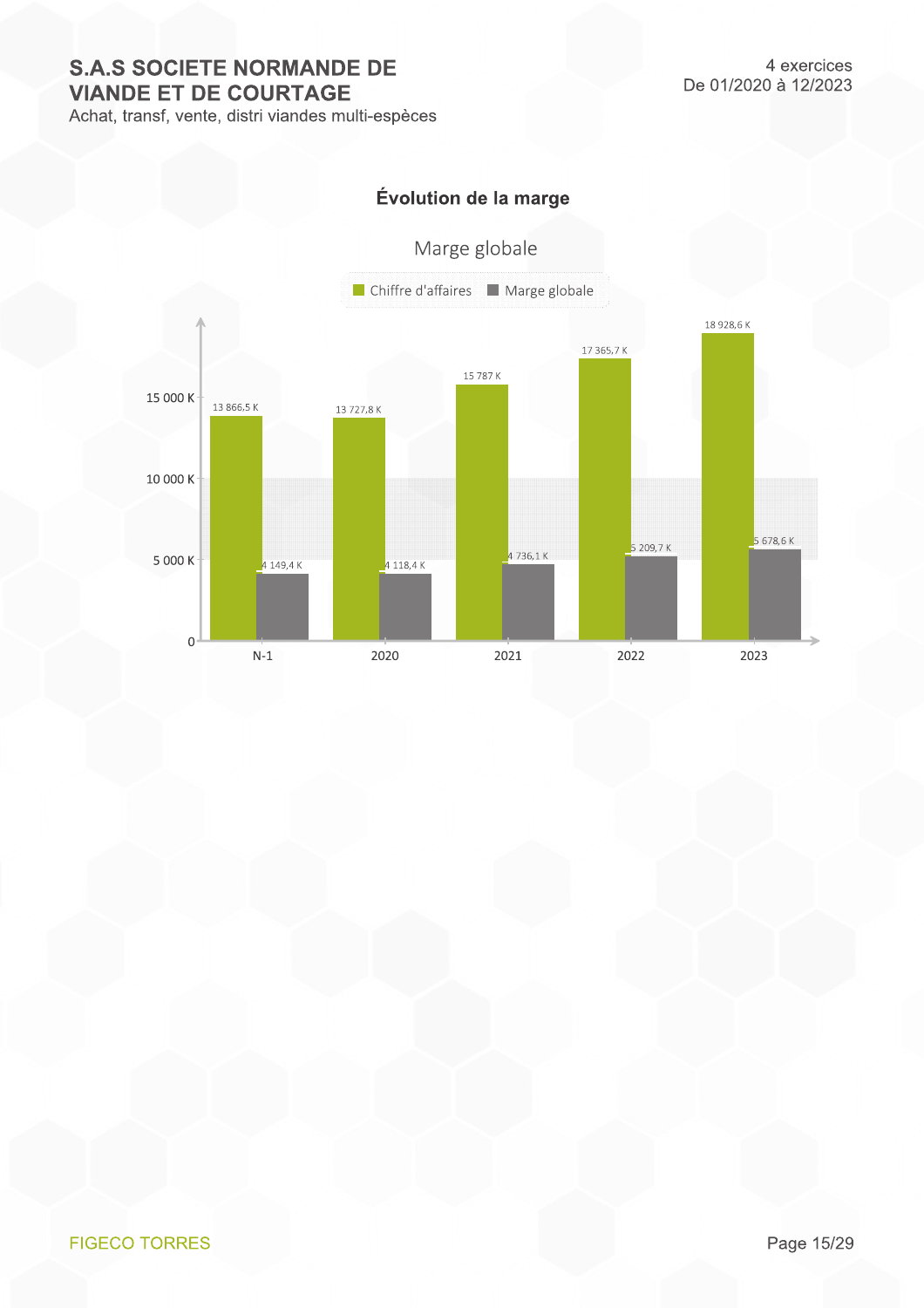## **SALAIRES ET CHARGES SOCIALES**

## Les rémunérations annuelles du personnel :

| Personnel                         | 2020    | $\%$      | 2021    | $\%$    | 2022    | $\sqrt{2}$ | 2023    | C.S. Sal. C.S. Pat. |        |
|-----------------------------------|---------|-----------|---------|---------|---------|------------|---------|---------------------|--------|
| Salaires bruts                    |         |           |         |         |         |            |         | 22%                 | 35%    |
| Congés payés                      |         |           |         |         |         |            |         | 22%                 | 35%    |
| Congés à payer                    |         |           |         |         |         |            |         | 22%                 | 35%    |
| Salaires bruts Ouvriés            | 659 251 | 1.4%      | 668 481 | 6.93%   | 714 787 | 1,33%      | 724 276 | 22%                 | 27,69% |
| Salaires bruts Employés           | 80 726  | $-15.2\%$ | 68 455  | $1.4\%$ | 69413   | 1.4%       | 70 385  | 22%                 | 27.69% |
| Salaires bruts Agents de maîtrise | 258 661 | 8.9%      | 281 691 | 20.35%  | 339 023 | 4.99%      | 355 937 | 22%                 | 27,69% |
| Salaires bruts Cadres             | 226 873 | 1.4%      | 230 049 | 1.4%    | 233 270 | 1.4%       | 236 536 | 22%                 | 52,2%  |
| Avantages en nature               | 1706    | 1,4%      | 1730    | 1,4%    | 1754    | 1.4%       | 1 7 7 9 | 22%                 | 40%    |
| Réintégration sociale             | 2780    | 1.4%      | 2819    | 1.4%    | 2858    | 1.4%       | 2898    | 22%                 | 52.2%  |
| Salaire brut Yon HARINORDOQUY     | 46 407  | 1.4%      | 47 057  | 1,4%    | 47 716  | 1.4%       | 48 384  | 22%                 | 52.2%  |
|                                   |         |           |         |         |         |            |         |                     |        |

## Le détail des salaires bruts et des charges sociales :

| <b>Salaires bruts</b>             | 2020      | 2021      | 2022      | 2023      |
|-----------------------------------|-----------|-----------|-----------|-----------|
| <b>Salariés</b>                   | 1 229 997 | 1 253 225 | 1 361 105 | 1 391 811 |
| Salaires bruts Ouvriés            | 659 251   | 668481    | 714 787   | 724 276   |
| Salaires bruts Employés           | 80 726    | 68 455    | 69 413    | 70 385    |
| Salaires bruts Agents de maîtrise | 258 661   | 281 691   | 339 023   | 355937    |
| Salaires bruts Cadres             | 226 873   | 230 049   | 233 270   | 236 536   |
| Avantages en nature               | 1706      | 1730      | 1 7 5 4   | 1 7 7 9   |
| Réintégration sociale             | 2780      | 2819      | 2858      | 2898      |
| Dirigeant                         | 46 407    | 47 057    | 47 716    | 48 384    |
| Salaire brut Yon HARINORDOQUY     | 46 407    | 47 057    | 47 716    | 48 384    |
|                                   |           |           |           |           |

| Charges sociales                  | 2020     | 2021    | 2022     | 2023    |
|-----------------------------------|----------|---------|----------|---------|
| Salariés                          | 397 090  | 404 312 | 434 978  | 444 292 |
| Salaires bruts Ouvriés            | 182 543  | 185 099 | 197 926  | 200 557 |
| Salaires bruts Employés           | 22 356   | 18958   | 19 2 2 5 | 19489   |
| Salaires bruts Agents de maîtrise | 71 628   | 78 001  | 93 876   | 98 558  |
| Salaires bruts Cadres             | 118428   | 120 083 | 121 765  | 123 470 |
| Avantages en nature               | 685      | 696     | 697      | 709     |
| Réintégration sociale             | 1450     | 1475    | 1489     | 1509    |
| Dirigeant                         | 24 2 2 9 | 24 5 66 | 24 903   | 25 260  |
| Salaire brut Yon HARINORDOQUY     | 24 2 2 9 | 24 566  | 24 903   | 25 260  |

## **I FRAIS GÉNÉRAUX PRÉVISIONNELS**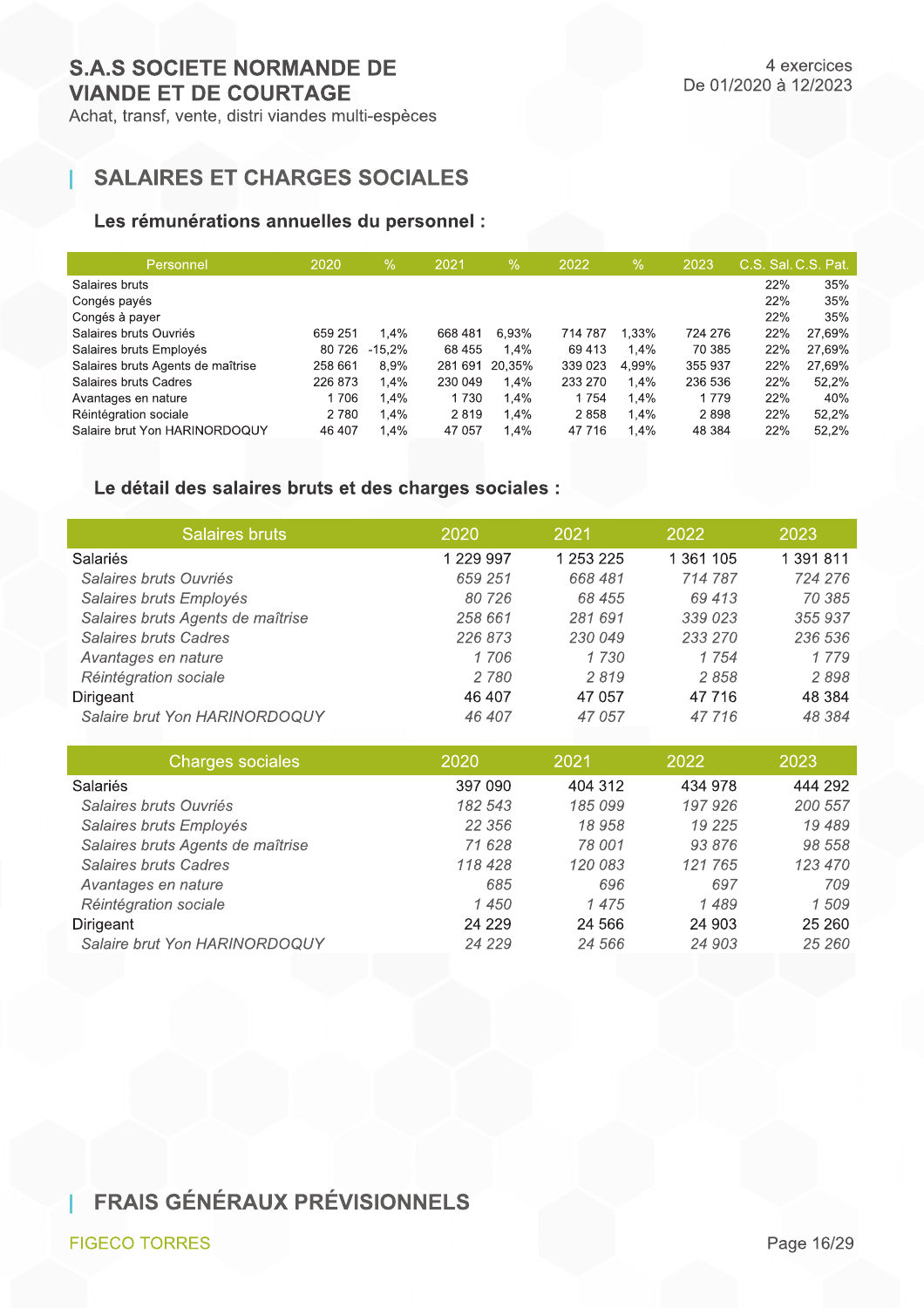## Les charges externes prévues :

| Charges externes                          | $N-1$     | 2020      | 2021      | 2022    | 2023     |
|-------------------------------------------|-----------|-----------|-----------|---------|----------|
| Fournitures consommables                  | 560 130   | 535 956   | 598 630   | 647 438 | 695 861  |
| Emballages perdus                         | 425 169   | 398 107   | 457 825   | 503 607 | 548 931  |
| Achat mat. incorporé aux embal            | 5 1 7 0   | 5 2 4 8   | 5 3 2 7   | 5 4 0 7 | 5488     |
| Electricité                               | 57 450    | 59 174    | 60 949    | 62 777  | 64 660   |
| Eau                                       | 4987      | 5 0 6 2   | 5 1 3 8   | 5 2 1 5 | 5 2 9 3  |
| Gaz                                       | 15 192    | 15 4 20   | 15 651    | 15 886  | 16 124   |
| Fournit entretien & pts matériels         | 23 246    | 23 595    | 23 949    | 24 308  | 24 673   |
| Fournit entretien & pst matériel intracom | 110       | 112       | 114       | 116     | 118      |
| Fournitures administrative                | 6 803     | 6 9 0 5   | 7 0 0 9   | 7 1 1 4 | 7 2 2 1  |
| Gazole                                    | 17 548    | 17811     | 18 078    | 18 349  | 18 624   |
| Carburant TTC                             | 50        | 51        | 52        | 53      | 54       |
| Fioul domestique                          | 4 209     | 4 2 7 2   | 4 3 3 6   | 4 4 0 1 | 4 4 6 7  |
| Achats divers s/TVA                       | 23        | 23        | 23        | 23      | 23       |
| Achats divers TVA 5.50%                   | 54        | 55        | 56        | 57      | 58       |
| Achats divers TVA 20%                     | 119       | 121       | 123       | 125     | 127      |
| Services extérieurs                       | 1 504 291 | 1 391 724 | 1 644 923 | 1732813 | 1805 576 |
| Sous-traitance équarissage                | 2 5 8 5   | 2 6 2 4   | 2 6 6 3   | 2 7 0 3 | 2 7 4 4  |
| Sous-traitance poubelles                  | 4871      | 4 9 4 4   | 5018      | 5 0 9 3 | 5 1 6 9  |
| Sous-traitance cartons                    | 855       | 868       | 881       | 894     | 907      |
| Sous traitance ferraille                  | 66        | 67        | 68        | 69      | 70       |
| Sous-traitance informatique               | 8 9 0 6   | 9040      | 9 1 7 6   | 9314    | 9 4 5 4  |
| <b>CB Caen Froid</b>                      | 13 946    |           |           |         |          |
| CB 247138 BEO Caen Froid                  | 579       |           |           |         |          |
| CB 247143beo2pneumatic                    | 705       |           |           |         |          |
| CB clio 4 EB-132-TK                       | 2 1 5 6   |           |           |         |          |
| CB Megane EC-737-DH                       | 2814      |           |           |         |          |
| Crédit bail Clio FC-403-TG                | 5 5 4 9   |           |           |         |          |
| Crédit bail Clio FC-356-TG                | 6910      |           |           |         |          |
| Intérêts CB/avancement tvx usine          |           |           | 56 188    | 11 237  |          |
| Locations immobilières                    | 50 487    | 51 244    | 52 013    | 52 793  | 53 585   |
| Lociation gîte                            | 5 400     | 5481      | 5 5 6 3   | 5 6 4 6 | 5731     |
| Location bouteille de gaz                 | 14790     | 15012     | 15 237    | 15 466  | 15 698   |
| Abonnem. /loc badges autoroutes           | 46        | 47        | 48        | 49      | 50       |
| Location transpalette                     | 798       | 810       | 822       | 834     | 847      |
| Location diverses matériels               | 2 1 2 3   | 2 1 5 5   | 2 1 8 7   | 2 2 2 0 | 2 2 5 3  |
| Locations bacs poubelles                  | 2 1 5 4   | 2 1 8 6   | 2 2 1 9   | 2 2 5 2 | 2 2 8 6  |
| Location compacteur carton                | 1854      | 1882      | 1910      | 1939    | 1968     |
| Location élévateur                        | 1080      | 1096      | 1 1 1 2   | 1 1 2 9 | 1 1 4 6  |
| Location transpalette 2                   | 224       | 227       | 230       | 233     | 236      |
| Location Grenke téléphonie                | 7 0 2 0   | 7 1 2 5   | 7 2 3 2   | 7 3 4 0 | 7 4 5 0  |
| Locations photocopieurs 1 & 2             | 2 3 8 8   | 2 4 2 4   | 2 4 6 0   | 2 4 9 7 | 2 5 3 4  |
| Locations téléphones Orange               | 610       | 619       | 628       | 637     | 647      |
| Location voiture                          | 162       | 164       | 166       | 168     | 171      |
| Charges locatives                         | 10 578    | 10737     | 10898     | 11 061  | 11 227   |
| Entretiens & réparations immob            | 4 3 8 4   | 4 4 5 0   | 4517      | 4 5 8 5 | 4 6 5 4  |
| Entret réparat construct s/TVA            | 688       | 698       | 708       | 719     | 730      |
| Entretiens & réparations biens mobiliers  | 16 657    | 16 907    | 17 161    | 17418   | 17679    |
| Entretien véhicules avec TVA              | 1 204     | 1 2 2 2   | 1 2 4 0   | 1 2 5 9 | 1 278    |
| <b>Entretien linge</b>                    | 10 214    | 10 367    | 10 523    | 10 681  | 10841    |
| Nettoyage des locaux                      | 94 800    | 96 222    | 97 665    |         |          |

**FIGECO TORRES**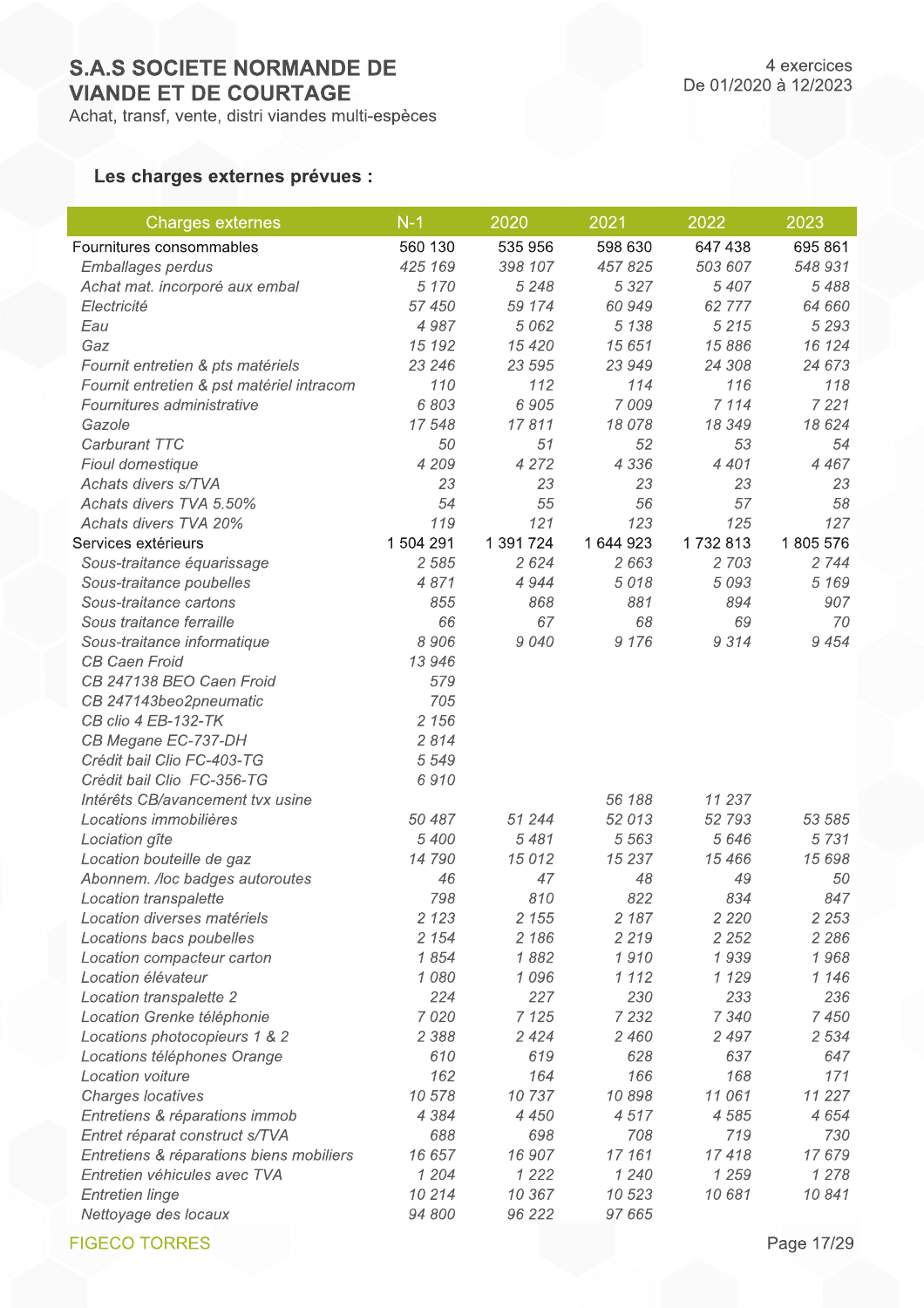Achat, transf, vente, distri viandes multi-espèces

| Nettoyage des locaux nouvelle usine |         |         |         | 140 000 | 168 000   |
|-------------------------------------|---------|---------|---------|---------|-----------|
| Entretien des matériels roulants    | 1078    | 1093    | 1 105   | 1 1 2 8 | 1 1 4 1   |
| Maintenance                         | 23 9 25 | 24 284  | 24 648  | 25 018  | 25 393    |
| Assurances générales                | 1 0 3 0 | 1045    | 1061    | 1077    | 1 0 9 3   |
| Assurance multirisques              | 33 870  | 40722   | 42 603  | 46 863  | 51 081    |
| Assurances crédits baux + Pallia HC | 868     | 881     | 894     | 907     | 921       |
| Assurances s/créances clients       | 330     | 335     | 340     | 345     | 350       |
| Assurancs s/créances clients s/TVA  | 791     | 803     | 815     | 827     | 839       |
| Assur. loc photocopieur a/TVA       | 183     | 186     | 189     | 192     | 195       |
| Assurances fraudes                  | 990     | 1 0 0 5 | 1 0 2 0 | 1 0 3 5 | 1051      |
| Assurance casse/vol s/TVA           | 495     | 502     | 510     | 518     | 526       |
| Documentation abonnements à 20 %    | 645     | 655     | 665     | 675     | 685       |
| Documentation abonnem TVA 2.1%      | 65      | 66      | 67      | 68      | 69        |
| Documentations & abonn à 5.50%      | 60      | 61      | 62      | 63      | 64        |
| Documentation technique             | 52      | 53      | 54      | 55      | 56        |
| Personnel intérimaire               | 22 875  | 23 218  | 23 566  | 23 919  | 24 278    |
| Honoraires comptables + CAC         | 30 382  | 30 838  | 31 301  | 31771   | 32 248    |
| Honoraires prévisionnels sur projet |         | 5 0 0 0 |         |         |           |
| Honoraires juridiques               | 20      | 20      | 20      | 20      | 20        |
| Analyses produits                   | 28 907  | 34 755  | 36 360  | 40 000  | 43 597    |
| Honoraires projet nouvelle usine    | 39 600  |         |         |         |           |
| Honoraires référal                  | 116     | 118     | 120     | 122     | 124       |
| Frais actes & enregistrements s/TVA | 92      | 93      | 94      | 95      | 96        |
| Honoraires divers                   | 1878    | 1906    | 1935    | 1964    | 1993      |
| Honoraires bureau d'aide            |         | 6 000   |         |         |           |
| Frais d'étude et de montage         |         |         | 22 000  |         |           |
| Honoraires notaire nouvelle usine   |         |         | 48 500  |         |           |
| Annonces & insertions               | 260     | 264     | 268     | 272     | 276       |
| Publicité                           | 1750    | 1776    | 1803    | 1830    | 1857      |
| Foires & expositions                | 27 333  | 27 743  | 28 159  | 28 581  | 29 010    |
| Animations commerciales             | 109 209 | 68 639  | 78 935  | 86 829  | 94 644    |
| Animations commerciales s/TVA       | 17 097  | 17 097  | 17 097  | 17 097  | 17 097    |
| Cadeaux à la clientèle à 20%        | 793     | 805     | 817     | 829     | 841       |
| Cadeaux à la clientèle S/TVA        | 337     | 342     | 347     | 352     | 357       |
| Cadeaux clientèle TVA 5.5 %         | 445     | 452     | 459     | 466     | 473       |
| Annonces & insertions s/TVA         | 100     | 102     | 104     | 106     | 108       |
| Communication visuelle              |         | 10 000  | 10 150  | 10 302  | 10 457    |
| Dons & pourboires                   | 3 000   | 3 0 4 5 | 3091    | 3 1 3 7 | 3 1 8 4   |
| Transports s/achats à 20 %          | 7 0 9 3 | 7 0 2 2 | 8 0 7 5 | 8 8 8 4 | 9683      |
| Transports s/achats intracom        | 5 3 2 9 | 5 2 7 5 | 6 0 68  | 6676    | 7 2 7 4   |
| Transports s/ventes à 20 %          | 808 405 | 768 761 | 884 072 | 972 655 | 1 060 195 |
| Frais dépl y harinordoquy           | 252     | 256     | 260     | 264     | 268       |
| Frais M.Requiem Frédéric            | 3 0 6 4 | 3 1 1 0 | 3 1 5 7 | 3 2 0 4 | 3 2 5 2   |
| Frais M.Singer s/TVA                | 4 4 2 1 | 4 4 8 7 | 4 5 5 4 | 4 6 2 2 | 4691      |
| Frais M.Montreuil                   | 5 1 9 8 | 5 2 7 6 | 5 3 5 5 | 5 4 3 5 | 5517      |
| Frais déménagement locaux           |         |         |         | 50 000  |           |
| Frais divers s/TVA                  | 201     | 204     | 207     | 210     | 213       |
| Frais divers TVA à 5.5%             | 10      | 10      | 10      | 10      | 10        |
| Frais divers TVA à 20%              | 100     | 102     | 104     | 106     | 108       |
| Péages                              | 8 1 0 9 | 8 2 3 1 | 8 3 5 4 | 8 4 7 9 | 8 6 0 6   |
| Frais train bus métro TVA 10 %      | 200     | 203     | 206     | 209     | 212       |
| Pont péages parking s/TVA           | 536     | 544     | 552     | 560     | 568       |
| Frais M. Lewandowski s/TVA          | 1628    | 1652    | 1677    | 1702    | 1728      |
| Pont parking avec TVA               | 142     | 144     | 146     | 148     | 150       |

**FIGECO TORRES**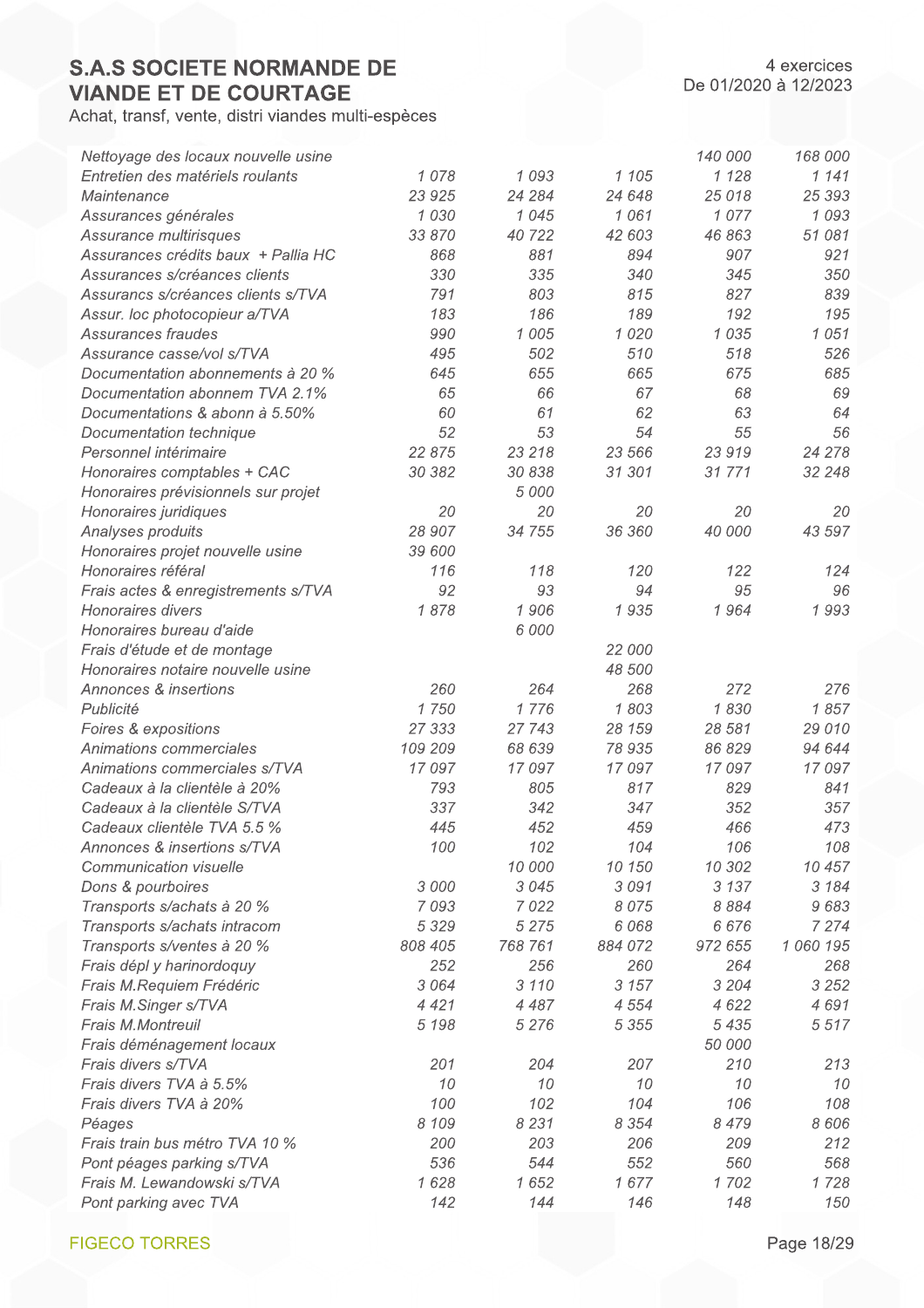Achat, transf, vente, distri viandes multi-espèces

| <i>Missions à 10 %</i>              | 6 303     | 6398     | 6 494         | 6 5 9 1 | 6 690       |
|-------------------------------------|-----------|----------|---------------|---------|-------------|
| <i>Missions à 20 %</i>              | 3080      | 3 1 2 6  | 3 1 7 3       | 3 2 2 1 | 3 2 6 9     |
| Missions à 5.5 $\%$                 | 51        | 52       | 53            | 54      | 55          |
| Missions sans TVA                   | 2 3 1 6   | 2 3 5 1  | 2 3 8 6       | 2422    | 2458        |
| Réceptions                          | 545       | 553      | 561           | 569     | 578         |
| Frais postaux sans TVA              | 9956      | 10 105   | 10 257        | 10 411  | 10 567      |
| Frais postaux avec TVA              | 1578      | 1602     | 1626          | 1650    | 1675        |
| Frais téléphone & internet          | 5964      | 6 0 5 3  | 6 144         | 6 2 3 6 | 6 3 3 0     |
| Cotisations diverses                | 3631      | 3685     | 3 740         | 3796    |             |
| Loyers de crédit-bail               |           | 10 528   | 10 528        | 552 596 | 552 596     |
| 612210 - Crédit bail Clio FC-403-TG |           | 5640     | 5 640         |         |             |
| 612220 - Crédit bail Clio FC-356-TG |           | 4888     | 4888          |         |             |
| USINE CB FINAMUR                    |           |          |               | 276 300 | 276 300     |
| USINE CB SOGEFIMUR                  |           |          |               | 138 148 | 138 148     |
| <b>USINE CB BPIFRANCE</b>           |           |          |               | 138 148 | 138 148     |
| Total                               | 2 056 666 | 1938 208 | 2 2 5 4 0 8 1 | 2932847 | 3 0 54 0 33 |
|                                     |           |          |               |         |             |

## Les impôts et taxes de la période :

| Impôts et taxes                      | $N-1$   | 2020    | 2021    | 2022    | 2023    |
|--------------------------------------|---------|---------|---------|---------|---------|
| C.E.T.                               |         | 48 479  | 52 862  | 50 049  | 55 084  |
| Cotisations CFE                      | 17 754  |         |         |         |         |
| Cotisations CVAE                     | 32 704  |         |         |         |         |
| Taxes assainisssement des eaux       | 1859    | 1887    | 1915    | 1944    |         |
| Charges interbev                     | 5933    | 6 0 2 2 | 6 1 1 2 | 6 204   |         |
| Contribution de sécurité immobilière |         |         | 8700    |         |         |
| Taxe de publicité foncière           |         |         | 51 838  |         |         |
| Taxe d'apprentissage                 |         | 8680    | 8842    | 9580    | 9 7 9 3 |
| Formation professionnelle            | 14 4 12 | 12 7 64 | 13 003  | 14 088  | 14 402  |
| Effort à la construction             | 5 5 4 2 | 5744    | 5851    | 6 3 4 0 | 6481    |
| Total                                | 78 204  | 83 576  | 149 123 | 88 205  | 85 760  |
|                                      |         |         |         |         |         |

Le détail des amortissements :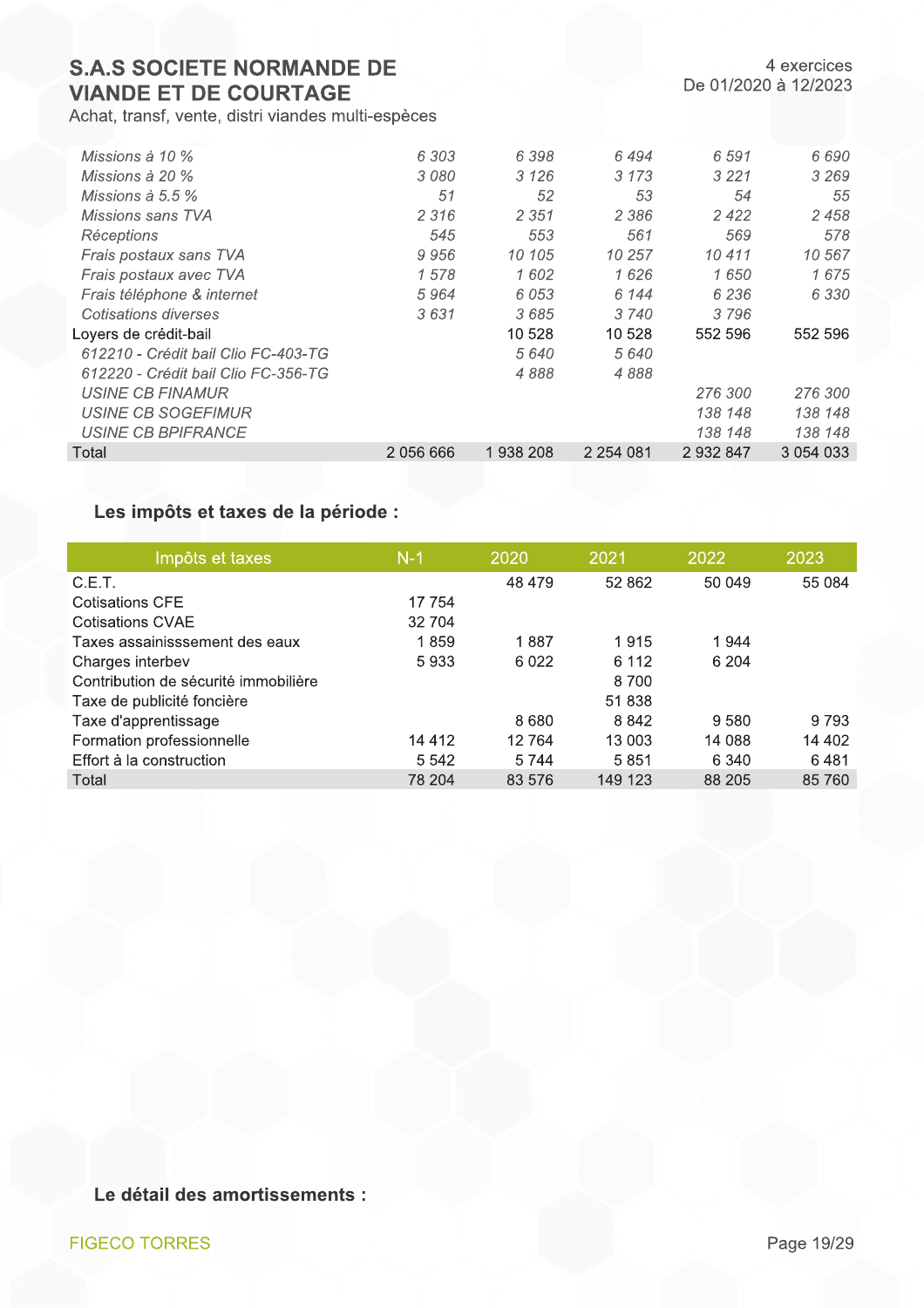Achat, transf, vente, distri viandes multi-espèces

| <b>Amortissements</b>                         | 2020    | 2021    | 2022    | 2023    |
|-----------------------------------------------|---------|---------|---------|---------|
| Amortissements incorporels                    | 2 7 6 9 | 2 1 2 4 | 2018    | 2018    |
| 280300 - Amort, frais de recherche            | 1 2 3 9 | 2018    | 2018    | 2018    |
| 280510 - Amortissements licences              | 1 530   | 106     |         |         |
| Amortissements corporels                      | 131 783 | 78 923  | 201 139 | 206 860 |
| 281350 - Amort agenct amngt construction      | 9990    | 10 057  | 9870    | 6 509   |
| 281410 - Amort amngt constr s/sol autrui      | 693     | 693     | 693     | 693     |
| 281540 - Amort matériel industriel            | 103 113 | 55 762  | 44 044  | 29 861  |
| 281544 - Amort matér industriel intracom      | 10 187  | 4789    | 4587    | 3558    |
| 281546 - Amort matér industriel s/TVA         | 217     | 180     |         |         |
| 281810 - Amort install agenc amngts divers    | 855     | 855     | 855     | 131     |
| 281820 - Amort matériel de transport          | 141     | 52      |         |         |
| 281830 - Amort matériel bureau & informatique | 6 5 8 7 | 6 5 3 5 | 6 148   | 4 177   |
| <b>MATERIEL NOUVELLE USINE</b>                |         |         | 134 942 | 161931  |
| Total                                         | 134 552 | 81 047  | 203 157 | 208 878 |

**COMPTE DE RÉSULTAT PRÉVISIONNEL** 

**FIGECO TORRES**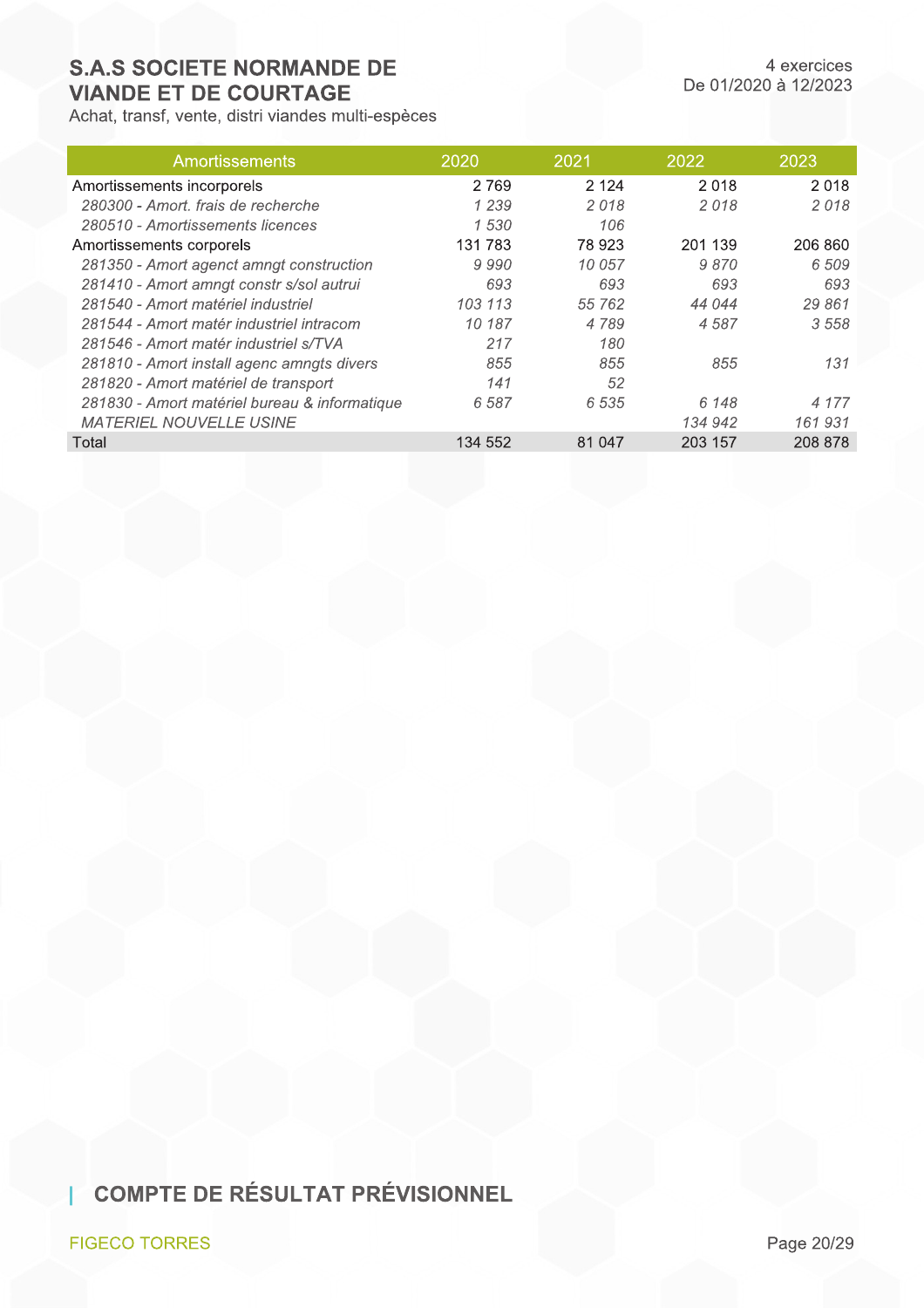## De 01/2020 à 12/2023

4 exercices

## Évolution du compte de résultat :

| Compte de résultat                                             | $N-1$            | $\frac{0}{0}$        | 2020                        | $\frac{0}{6}$        | 2021                                                              | $\frac{0}{0}$        | 2022           | $\frac{0}{0}$        | 2023                                | $\frac{0}{0}$        |
|----------------------------------------------------------------|------------------|----------------------|-----------------------------|----------------------|-------------------------------------------------------------------|----------------------|----------------|----------------------|-------------------------------------|----------------------|
| Ventes de marchandises                                         | 13 856 6<br>42   | 100<br>$\frac{0}{0}$ | 137180<br>76                | 100<br>$\frac{0}{0}$ | 15 775 7<br>87                                                    | 100<br>$\frac{0}{0}$ | 17 353 3<br>69 | 100<br>$\frac{0}{0}$ | 18 915 1<br>69                      | 100<br>$\frac{0}{0}$ |
| <b>Prestations vendues</b>                                     | 9867             | 0%                   | 9768                        | 0%                   | 11 233                                                            | 0%                   | 12 358         | 0%                   | 13 4 70                             | 0%                   |
| Chiffre d'affaires                                             | 13 866 5<br>09   | 100<br>%             | 137278<br>44                | 100<br>%             | 15 7870<br>20                                                     | 100<br>%             | 17 365 7<br>27 | 100<br>$\%$          | 18 928 6<br>39                      | 100<br>$\%$          |
| Transferts de charges<br>Autres produits d'exploitation        | 6850<br>82       | 0%                   | 83                          |                      | 84                                                                |                      | 85             |                      | 86                                  |                      |
| Total des produits d'exploitation                              | 13 873 4<br>41   | 100<br>$\frac{0}{0}$ | 13 727 9<br>27              | 100<br>$\frac{0}{0}$ | 15 787 1<br>04                                                    | 100<br>$\frac{0}{0}$ | 17 365 8<br>12 | 100<br>$\frac{0}{0}$ | 18 928 7<br>25                      | 100<br>$\%$          |
| Achats effectués de<br>marchandises                            |                  |                      | 9 673 471 70% 9 620 162 70% |                      | 11 076 1<br>77                                                    | 70%                  | 12 172 7<br>54 | 70%                  | 13 265 7<br>62                      | 70%                  |
| Variation de stock de<br>marchandises                          |                  |                      | $-17510$                    | 0%                   | $-33126$                                                          | 0%                   | $-25396$       | 0%                   | -25 143                             | 0%                   |
| Achats effectués de matières<br>Variation de stock de matières | 14 047<br>29 546 | 0%<br>0%             | 6838                        | $0\%$                | 7863                                                              | 0%                   | 8650           | 0%                   | 9429                                | 0%                   |
| Fournitures consommables                                       | 554 959          | 4%                   | 535 956                     | 4%                   | 598 630                                                           | 4%                   | 647 438        | 4%                   | 695 861                             | 4%                   |
| Services extérieurs                                            |                  |                      |                             |                      | 1 469 048 11% 1 391 724 10% 1 644 923 10% 1 732 813 10% 1 805 576 |                      |                |                      |                                     | 10%                  |
| Loyers de crédit-bail                                          | 32 659           | 0%                   | 10 528                      | 0%                   | 10 528                                                            | 0%                   | 552 596        | 3%                   | 552 596                             | 3%                   |
| Charges externes                                               | 2 056 666        |                      |                             |                      | 15% 1 938 208 14% 2 254 081 14% 2 932 847 17% 3 054 033           |                      |                |                      |                                     | 16%                  |
| Impôts et taxes                                                | 78 204           | 1%                   | 83 576                      | 1%                   | 149 123                                                           | 1%                   | 88 205         | 1%                   | 85 760                              | 0%                   |
| Salaires bruts (Salariés)                                      | 1 239 031        |                      | 9% 1 229 997                | 9%                   | 1 253 225                                                         | 8%                   | 1 361 105      | 8%                   | 1 391 811                           | 7%                   |
| Charges sociales (Salariés)                                    | 387 345          | 3%                   | 397 090                     | 3%                   | 404 312                                                           | 3%                   | 434 978        | 3%                   | 444 292                             | 2%                   |
| Salaires bruts (Dirigeant)                                     |                  |                      | 46 407                      | 0%                   | 47 057                                                            | $0\%$                | 47 716         | 0%                   | 48 384                              | 0%                   |
| Charges sociales (Dirigeant)                                   |                  |                      | 24 2 2 9                    | $0\%$                | 24 5 66                                                           | $0\%$                | 24 903         | 0%                   | 25 260                              | 0%                   |
| Autres charges de personnel                                    | 16 097           | 0%                   | 16 257                      | 0%                   | 16 4 21                                                           | 0%                   | 16 585         | 0%                   | 16 750                              | 0%                   |
| Charges de personnel                                           | 1 642 473        |                      | 12% 1713 980                |                      | 12% 1745 581                                                      | 11% 1                | 885 287        | 11%                  | 926 497<br>$\overline{\mathcal{L}}$ | 10%                  |
| Dotations aux amortissements                                   | 140 290          | 1%                   | 134 552                     | 1%                   | 81 047                                                            | 1%                   | 203 157        | 1%                   | 208 878                             | 1%                   |
| Autres charges d'exploitation                                  | 3559             | 0%                   | 1 0 4 5                     | 0%                   | 1 0 5 6                                                           | 0%                   | 1 0 6 7        | 0%                   | 1 0 7 7                             | 0%                   |
| Total des charges d'exploitation                               | 13 638 2<br>56   | 98%                  | 13 480 8<br>51              | 98%                  | 15 28 1 8<br>02                                                   | 97%                  | 17 266 5<br>71 | 99%                  | 18 526 2<br>93                      | 98%                  |
| Résultat d'exploitation                                        | 235 185          | 2%                   | 247 076                     | 2%                   | 505 302                                                           | 3%                   | 99 241         | 1%                   | 402 432                             | 2%                   |
| <b>Produits financiers</b>                                     | 4 8 6 2          | 0%                   |                             |                      | 13 965                                                            | 0%                   | 17869          | 0%                   | 16 664                              | 0%                   |
| Charges financières                                            | 25 4 38          | 0%                   | 42 444                      | 0%                   | 89 861                                                            | 1%                   | 79 459         | 0%                   | 65 458                              | 0%                   |
| Résultat financier                                             | $-20576$         | 0%                   | $-4244$                     | 0%                   | $-75896$                                                          | 0%                   | $-61590$       | 0%                   | -48 794                             | 0%                   |
| Résultat courant                                               | 214 609          | 2%                   | 204 632                     | 1%                   | 429 406                                                           | 3%                   | 37 651         | 0%                   | 353 638                             | 2%                   |
| Produits exceptionnels                                         | 2 000            | 0%                   |                             |                      |                                                                   |                      | 51 191         | 0%                   | 61 4 29                             | 0%                   |
| Charges exceptionnelles                                        |                  |                      |                             |                      |                                                                   |                      |                |                      | 165 960                             | 1%                   |
| Résultat exceptionnel                                          | 2 0 0 0          | 0%                   |                             |                      |                                                                   |                      | 51 191         | 0%                   | $-104531$                           | $-1%$                |
| Impôt sur les bénéfices                                        | 53 841           | 0%                   | 55 652                      | 0%                   | 111 370                                                           | 1%                   | 18 521         | 0%                   | 58 500                              | 0%                   |
| Résultat de l'exercice                                         | 162768           | 1%                   | 148 980                     | 1%                   | 318 036                                                           | 2%                   | 70 321         | 0%                   | 190 607                             | 1%                   |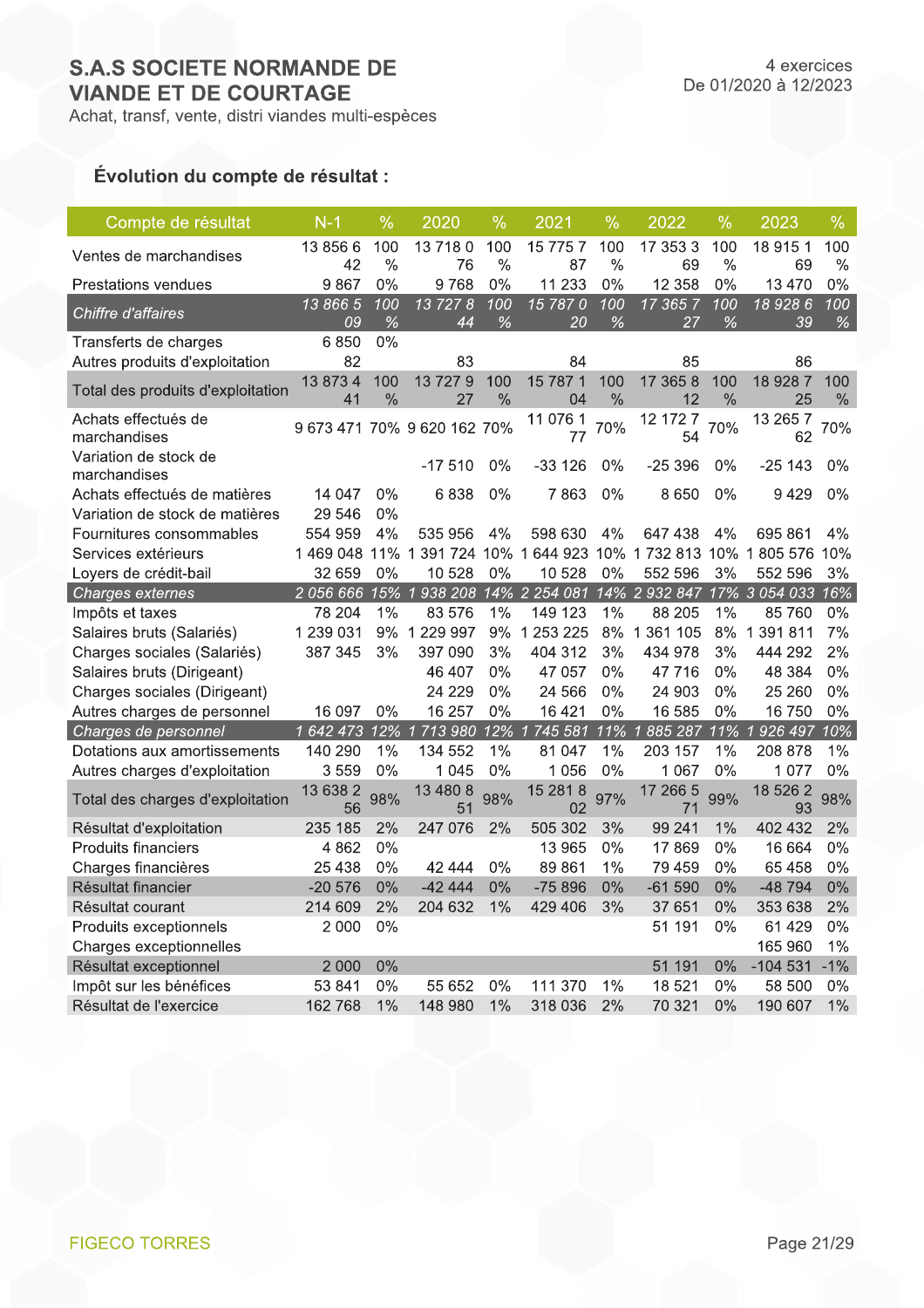Achat, transf, vente, distri viandes multi-espèces



#### **FIGECO TORRES**

Page 22/29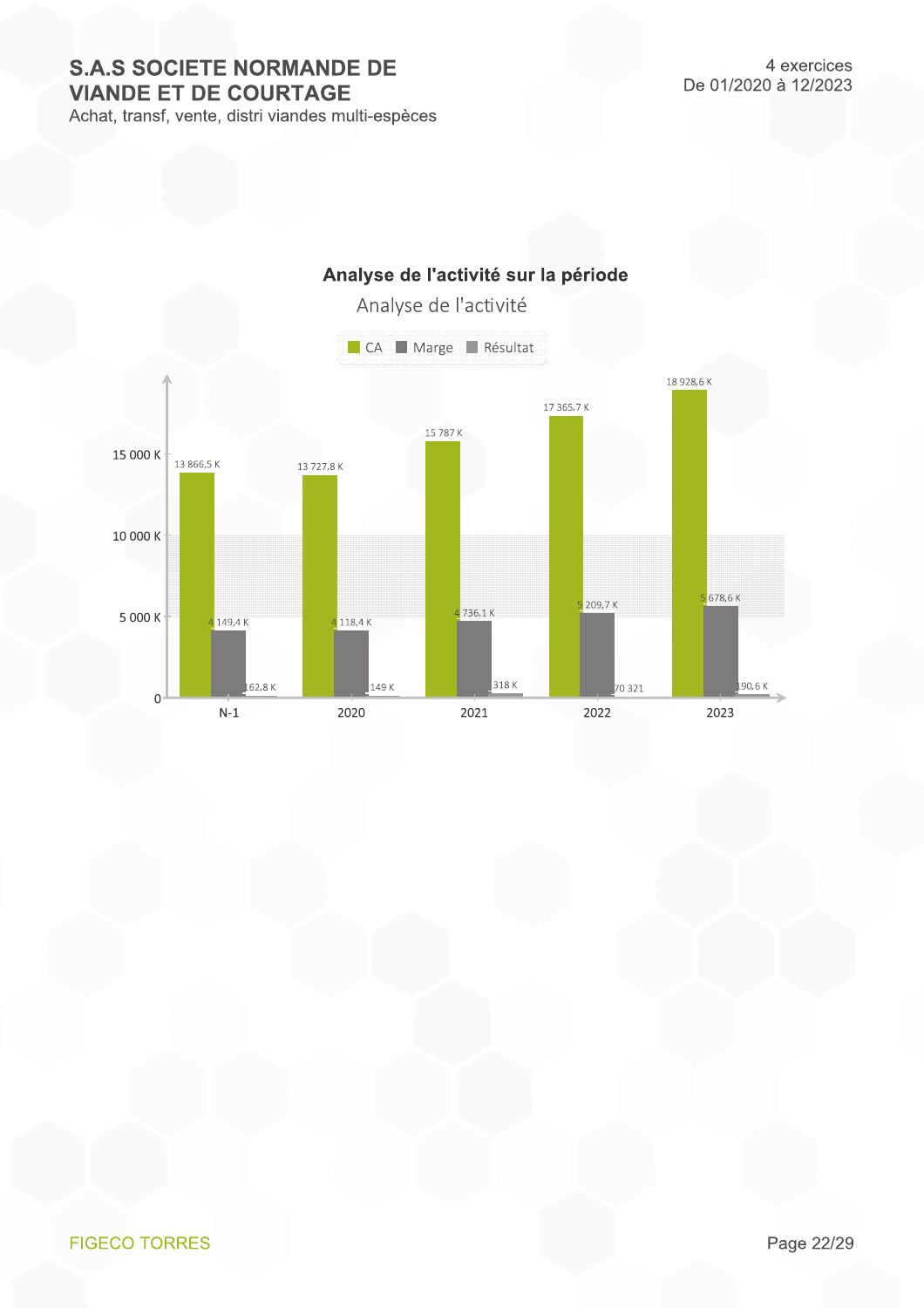т

## SOLDES INTERMÉDIAIRES DE GESTION

## L'évolution des soldes intermédiaires de gestion :

| Soldes intermédiaires de       | $N-1$          | $\%$                 | 2020                 | $\%$                 | 2021                                                              | $\%$                 | 2022           | $\%$        | 2023           | $\%$        |
|--------------------------------|----------------|----------------------|----------------------|----------------------|-------------------------------------------------------------------|----------------------|----------------|-------------|----------------|-------------|
| gestion                        |                |                      |                      |                      |                                                                   |                      |                |             |                |             |
| Chiffre d'affaires             | 13 866 5<br>09 | 100<br>$\frac{0}{0}$ | 13 727 8<br>44       | 100<br>$\frac{0}{0}$ | 15 787 0<br>20                                                    | 100<br>$\frac{0}{0}$ | 17 365 7<br>27 | 100<br>$\%$ | 18 928 6<br>39 | 100<br>$\%$ |
| Ventes + Production réelle     | 13 866 5<br>09 | 100<br>$\frac{0}{0}$ | 13 727 8<br>44       | 100<br>$\frac{0}{0}$ | 15 787 0<br>20                                                    | 100<br>$\frac{0}{0}$ | 17 365 7<br>27 | 100<br>$\%$ | 18 928 6<br>39 | 100<br>$\%$ |
| Achats consommés               |                |                      | 971706470%960949070% |                      | 11 050 9<br>14                                                    | 70%                  | 12 156 0<br>08 | 70%         | 13 250 0<br>48 | 70%         |
| Marge globale                  |                |                      |                      |                      | 4 149 445 30% 4 118 354 30% 4 736 106 30% 5 209 719 30% 5 678 591 |                      |                |             |                | 30%         |
| Charges externes               |                |                      |                      |                      | 2 056 666 15% 1 938 208 14% 2 254 081                             |                      | 14% 2 932 847  |             | 17% 3 054 033  | 16%         |
| Valeur ajoutée                 | 2 0 9 2 7 7 9  |                      |                      |                      | 15% 2 180 146 16% 2 482 025 16% 2 276 872 13% 2 624 558           |                      |                |             |                | 14%         |
| Impôts et taxes                | 78 204         | 1%                   | 83 576               | 1%                   | 149 123                                                           | 1%                   | 88 205         | $1\%$       | 85 760         | $0\%$       |
| Charges de personnel           | 1642473        | 12%                  | 1713980              |                      | 12% 1745 581                                                      | 11%                  | 1885 287 11%   |             | 1926497        | 10%         |
| Excédent brut d'exploitation   | 372 102        | 3%                   | 382 590              | 3%                   | 587 321                                                           | 4%                   | 303 380        | 2%          | 612 301        | 3%          |
| Transferts de charges          | 6850           | 0%                   |                      |                      |                                                                   |                      |                |             |                |             |
| Autres produits d'exploitation | 82             |                      | 83                   |                      | 84                                                                |                      | 85             |             | 86             |             |
| Dotations aux amortissements   | 140 290        | 1%                   | 134 552              | 1%                   | 81 047                                                            | 1%                   | 203 157        | 1%          | 208 878        | $1\%$       |
| Autres charges d'exploitation  | 3559           | 0%                   | 1 0 4 5              | $0\%$                | 1 0 5 6                                                           | $0\%$                | 1 0 6 7        | $0\%$       | 1 0 7 7        | $0\%$       |
| Résultat d'exploitation        | 235 185        | 2%                   | 247 076              | 2%                   | 505 302                                                           | 3%                   | 99 241         | 1%          | 402 432        | 2%          |
| <b>Produits financiers</b>     | 4 8 6 2        | 0%                   |                      |                      | 13 965                                                            | 0%                   | 17869          | $0\%$       | 16 664         | 0%          |
| Charges financières            | 25 4 38        | 0%                   | 42 444               | 0%                   | 89 861                                                            | 1%                   | 79 459         | 0%          | 65 4 58        | 0%          |
| Résultat financier             | $-20576$       | 0%                   | $-4244$              | 0%                   | $-75896$                                                          | 0%                   | $-61590$       | 0%          | -48 794        | 0%          |
| Résultat courant               | 214 609        | 2%                   | 204 632              | 1%                   | 429 406                                                           | 3%                   | 37 651         | 0%          | 353 638        | 2%          |
| Produits exceptionnels         | 2 0 0 0        | 0%                   |                      |                      |                                                                   |                      | 51 191         | 0%          | 61 4 29        | 0%          |
| Charges exceptionnelles        |                |                      |                      |                      |                                                                   |                      |                |             | 165 960        | 1%          |
| Résultat exceptionnel          | 2 0 0 0        | 0%                   |                      |                      |                                                                   |                      | 51 191         | 0%          | $-104531$      | $-1%$       |
| Impôt sur les bénéfices        | 53 841         | 0%                   | 55 652               | 0%                   | 111 370                                                           | 1%                   | 18 521         | 0%          | 58 500         | 0%          |
| Résultat de l'exercice         | 162 768        | 1%                   | 148 980              | 1%                   | 318 036                                                           | 2%                   | 70 321         | 0%          | 190 607        | 1%          |
| Capacité d'autofinancement     | 303 058        | 2%                   | 283 532              | 2%                   | 399 083                                                           | 3%                   | 222 287        | 1%          | 338 056        | 2%          |
|                                |                |                      |                      |                      |                                                                   |                      |                |             |                |             |

## **CAPACITÉ D'AUTOFINANCEMENT**

## La capacité d'autofinancement sur la période :

| Capacité d'autofinancement          | 2020    | 2021    | 2022    | 2023    |
|-------------------------------------|---------|---------|---------|---------|
| Résultat de l'exercice              | 148 980 | 318 036 | 70 321  | 190 607 |
| + Dotations aux amortissements      | 134 552 | 81 047  | 203 157 | 208 878 |
| - Subventions virées au résultat    |         |         | 51 191  | 61 4 29 |
| Capacité d'autofinancement          | 283 532 | 399 083 | 222 287 | 338 056 |
| - Remboursement des emprunts        | 91 185  | 86 740  | 301 649 | 327 726 |
| + Remboursement des prêts consentis |         | 23 2 22 | 93 639  | 94 844  |
| Autofinancement net                 | 192 347 | 335 565 | 14 277  | 105 174 |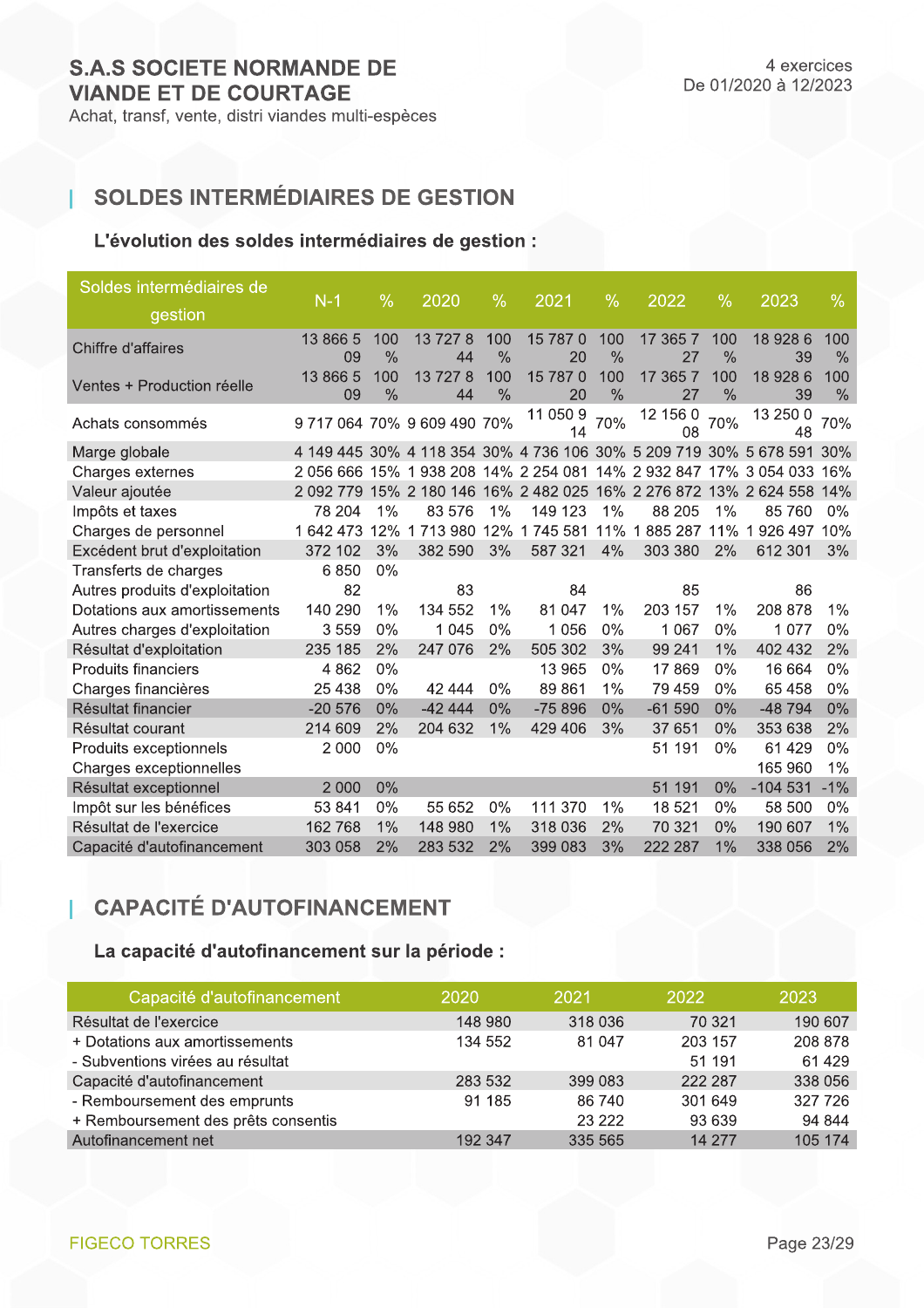## **RATIOS D'EXPLOITATION**

1

## Analyse des ratios d'exploitation :

| Ratios d'exploitation          | 2020  | 2021  | 2022  | 2023  | <b>Secteur</b> |      |
|--------------------------------|-------|-------|-------|-------|----------------|------|
| Chiffre d'affaires             | 100%  | 100%  | 100%  | 100%  | 104 287 400    | 100% |
| Ventes + Production réelle     | 100%  | 100%  | 100%  | 100%  | 104 287 400    | 100% |
| Achats consommés               | 70%   | 70%   | 70%   | 70%   | 94 909 123     | 91%  |
| Marge globale                  | 30%   | 30%   | 30%   | 30%   | 9 378 277      | 8%   |
| Charges externes               | 14%   | 14%   | 17%   | 16%   | 4 947 565      | 4%   |
| Valeur ajoutée                 | 16%   | 16%   | 13%   | 14%   | 4 4 3 0 7 1 2  | 4%   |
| Impôts et taxes                | 1%    | $1\%$ | 1%    | $0\%$ |                |      |
| Charges de personnel           | 12%   | 11%   | 11%   | 10%   | 4 234 288      | 4%   |
| Excédent brut d'exploitation   | 3%    | 4%    | 2%    | 3%    | $-159477$      |      |
| Autres produits d'exploitation |       |       |       |       |                |      |
| Dotations aux amortissements   | 1%    | $1\%$ | $1\%$ | $1\%$ |                |      |
| Autres charges d'exploitation  | $0\%$ | $0\%$ | $0\%$ | $0\%$ |                |      |
| Résultat d'exploitation        | 2%    | 3%    | $1\%$ | 2%    | $-144056$      |      |
| <b>Produits financiers</b>     |       | $0\%$ | $0\%$ | $0\%$ |                |      |
| Charges financières            | $0\%$ | 1%    | $0\%$ | $0\%$ |                |      |
| Résultat financier             | 0%    | $0\%$ | $0\%$ | 0%    | 707 189        |      |
| Résultat courant               | 1%    | 3%    | $0\%$ | 2%    | 563 133        |      |
| Produits exceptionnels         |       |       | $0\%$ | $0\%$ |                |      |
| Charges exceptionnelles        |       |       |       | 1%    |                |      |
| Résultat exceptionnel          |       |       | $0\%$ | $-1%$ | 16 946         |      |
| Impôt sur les bénéfices        | $0\%$ | $1\%$ | $0\%$ | $0\%$ |                |      |
| Résultat de l'exercice         | 1%    | 2%    | $0\%$ | 1%    | 440 781        |      |
|                                |       |       |       |       |                |      |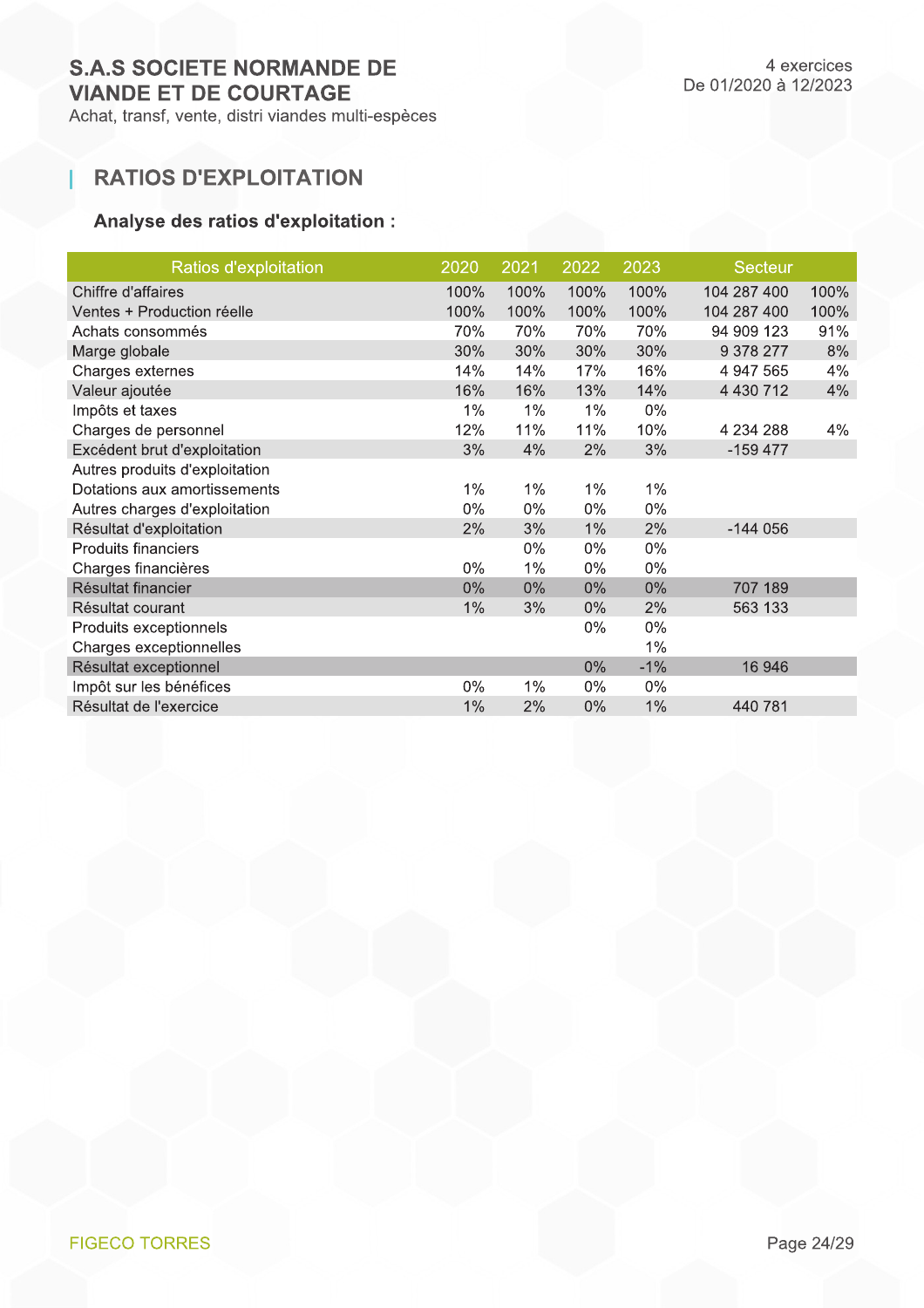Achat, transf, vente, distri viandes multi-espèces

## **SEUIL DE RENTABILITÉ**

## Le seuil de rentabilité économique :

| Seuil de rentabilité économique     | 2020       | 2021       | 2022       | 2023       |
|-------------------------------------|------------|------------|------------|------------|
| Ventes + Production réelle          | 13 727 844 | 15 787 020 | 17 365 727 | 18 928 639 |
| Achats consommés                    | 9 609 490  | 11 050 914 | 12 156 008 | 13 250 048 |
| Total des coûts variables           | 9 609 490  | 11 050 914 | 12 156 008 | 13 250 048 |
| Marge sur coût variable             | 4 118 354  | 4 736 106  | 5 209 719  | 5 678 591  |
| Taux de marge sur coût variable (%) | 30,00%     | 30,00%     | 30,00%     | 30,00%     |
| Coûts fixes                         | 3 913 805  | 4 320 749  | 5 190 022  | 5 341 703  |
| Total des charges                   | 13 523 295 | 15 371 663 | 17 346 030 | 18 591 751 |
| Résultat courant avant impôt        | 204 632    | 429 406    | 37 651     | 353 638    |
| Seuil de rentabilité                | 13 046 017 | 14 402 497 | 17 300 073 | 17 805 677 |
| Excédent / Insuffisance             | 681827     | 1 384 523  | 65 654     | 1 122 962  |
| Point mort (jours)                  | 342 jours  | 328 jours  | 359 jours  | 339 jours  |

## Évolution du seuil de rentabilité



Seuil de rentabilité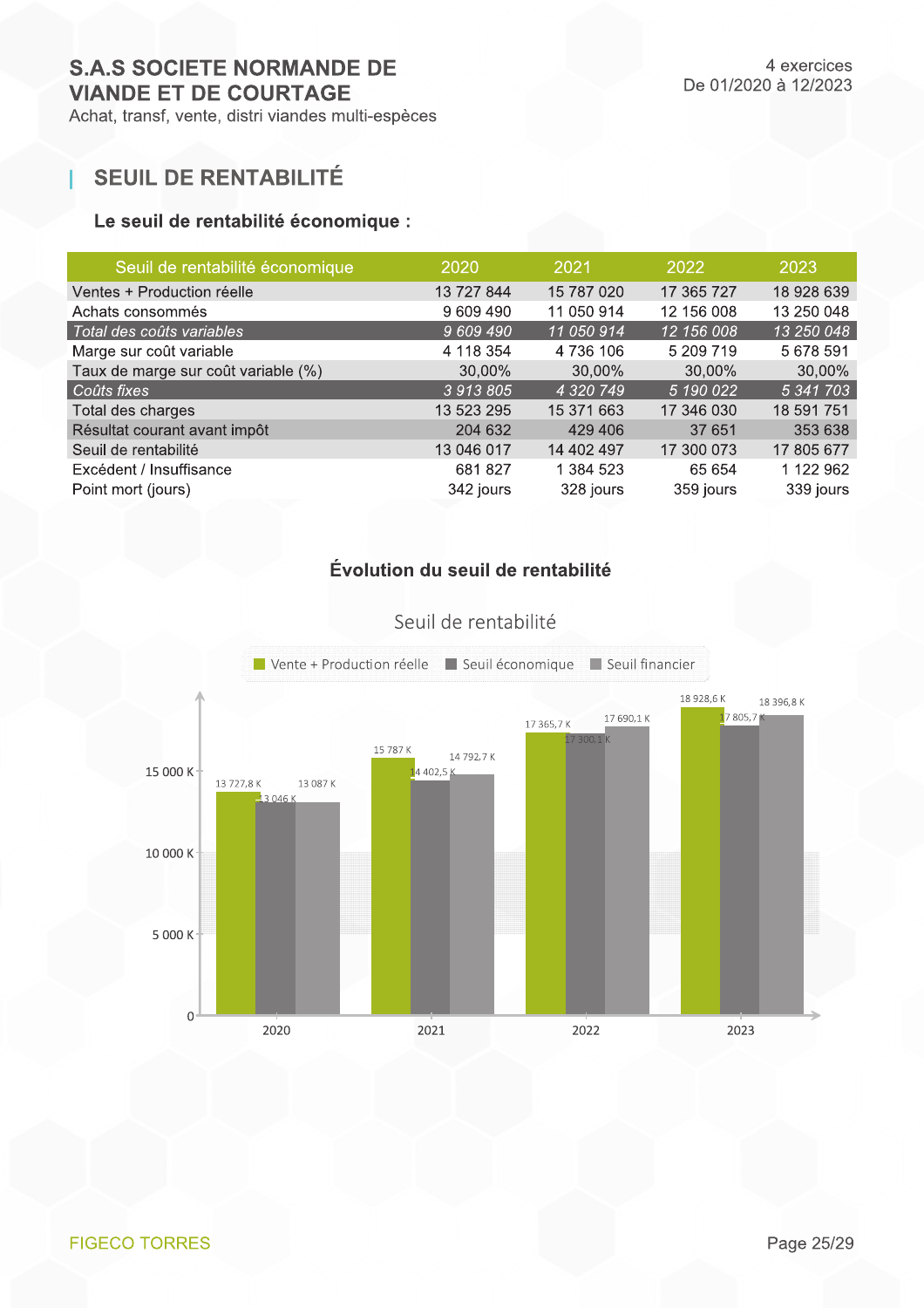1

Achat, transf, vente, distri viandes multi-espèces

## **BESOIN EN FONDS DE ROULEMENT**

## Évolution du besoin en fonds de roulement :

| Besoin en fonds de roulement      | 31/12/2019 | 31/12/2020 | 31/12/2021 | 31/12/2022 | 31/12/2023 |
|-----------------------------------|------------|------------|------------|------------|------------|
| Stocks de marchandises            |            | 220 839    | 253 965    | 279 361    | 304 504    |
| Stocks de matières                | 203 329    |            |            |            |            |
| Créances clients                  | 1 012 233  | 835 384    | 960 684    | 1 056 763  | 1 151 865  |
| Autres créances                   | 26 303     | 24 3 21    | 25 199     | 122 417    | 28 647     |
| Charges constatées d'avance       | 7774       |            |            |            |            |
| Besoins d'exploitation (Total)    | 1 249 639  | 1 080 544  | 1 239 848  | 1458541    | 1485016    |
| Total des besoins                 | 1 249 639  | 1 080 544  | 1 239 848  | 1458541    | 1485016    |
| Dettes fournisseurs               | 518791     | 1 026 484  | 1 182 681  | 1 295 568  | 1 384 039  |
| Dettes fiscales et sociales       | 296 773    | 135 988    | 195 852    | 144 216    | 208 029    |
| Autres dettes                     | 37 354     |            |            |            | 1 2 5 3    |
| Produits constatés d'avance       | 10 440     |            |            |            |            |
| Ressources d'exploitation (Total) | 863 358    | 1 162 472  | 1 378 533  | 1 439 784  | 1 593 321  |
| Autres ressources (Total)         |            |            |            |            | 25 312     |
| Total des ressources              | 863 358    | 1 162 472  | 1 378 533  | 1 439 784  | 1 618 633  |
| Variation du B.F.R.               | 386 281    | -468 209   | $-56757$   | 157 442    | $-152374$  |
| Besoin en fonds de roulement      | 386 281    | $-81928$   | $-138665$  | 18757      | $-133617$  |

## **RATIOS DE STRUCTURE**

| Ratios de structure                       | 2020     | 2021     | 2022     | 2023     | Secteur  |
|-------------------------------------------|----------|----------|----------|----------|----------|
| Délai des stocks de marchandises          | 8 jours  | 8 jours  | 8 jours  | 8 jours  |          |
| Délai de rotation des stocks              | 8 jours  | 8 jours  | 8 jours  | 8 jours  | 3 jours  |
| Délai des créances clients                | 21 jours | 21 jours | 21 jours | 21 jours | 32 jours |
| Délai des dettes fournisseurs             | 30 jours | 30 jours | 30 jours | 29 jours | 22 jours |
| Délai BFR en nombre de jours de CA        | -2 jours | -3 jours |          | -3 jours | 31 jours |
| Autonomie financière à long terme         | 35,81%   | 29,17%   | 36.04%   | 38,46%   | 31,35%   |
| Solvabilité à moyen terme                 | 283,35%  | 279,05%  | 224,69%  | 217,54%  | 2,14%    |
| Solvabilité à court terme                 | 262,79%  | 259,23%  | 197,36%  | 197,34%  | 2,06%    |
| Taux d'endettement                        | 85,48%   | 154,15%  | 105,39%  | 83,99%   | 89,99%   |
| Capacité de remboursement des<br>emprunts | 4 ans    | 6 ans    | $10$ ans | 5 ans    | 9 ans    |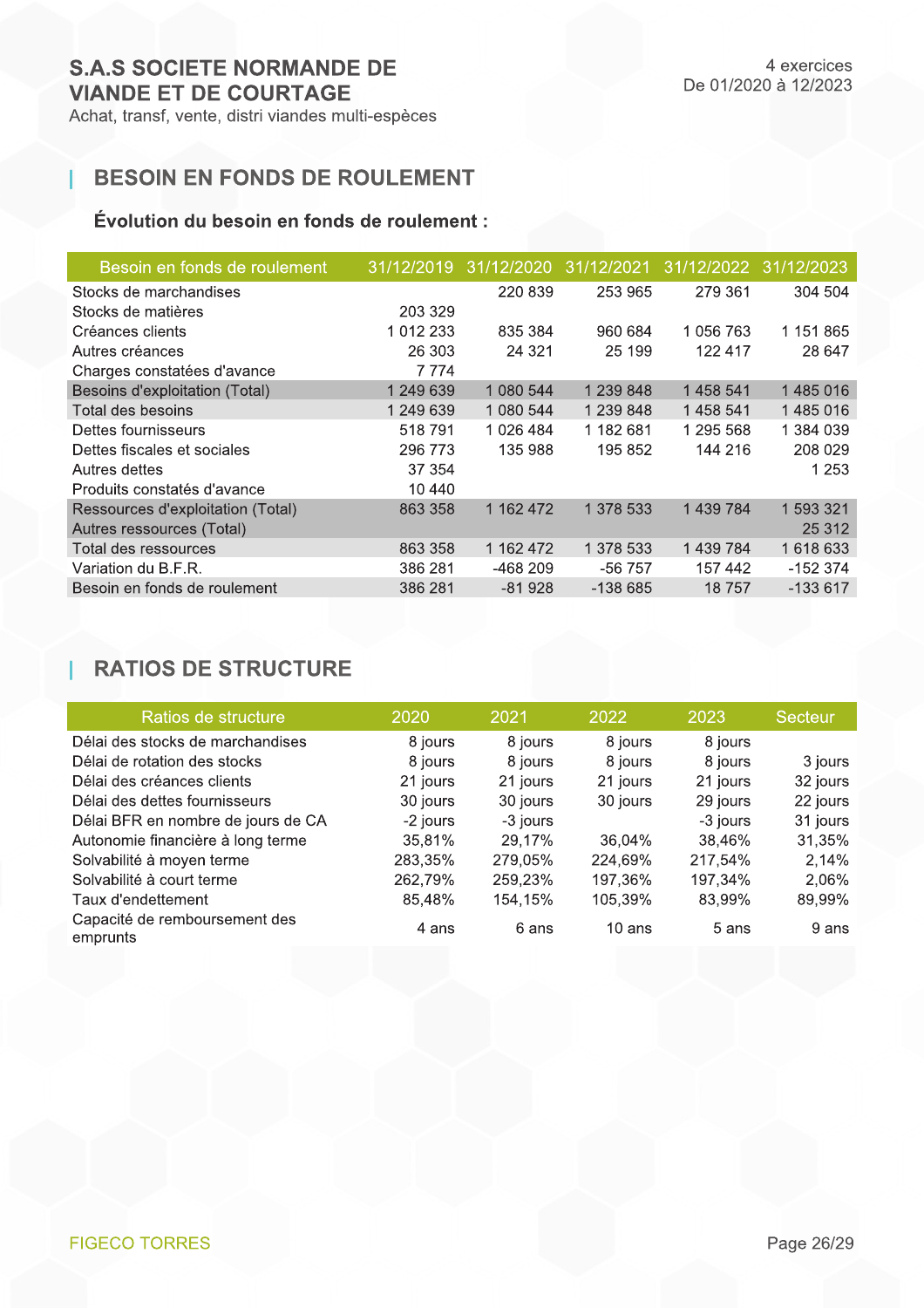Achat, transf, vente, distri viandes multi-espèces

## **SYNTHÈSE**

Ces investissements doivent permettre à la société d'atteindre les objectifs qu'elle s'est fixée :

- La conception des locaux et l'investissement dans des machines modernes doivent permettre d'obtenir la certification "IFS" qui nous ouvrira de nouveaux marchés.
	- L'espace supplémentaire et l'organisation rationnelle des chaînes de travail doivent permettre de développer la production mais également de pouvoir répondre aux demandes personnalisées de chaque client.
	- Les techniques de froid répondront aux critères les plus modernes et permettront :
		- une meilleure tenue des produits ;
		- une moindre agressivité pour le personnel en activité sur la chaîne.
	- Enfin, la nouvelle configuration de l'usine permettra de repenser entièrement :
		- l'organisation et les conditions de travail du personnel ;
		- d'améliorer la qualité des produits et leur contrôle ;
		- de permettre la réception de clients dans des conditions plus dignes et plus commerciales.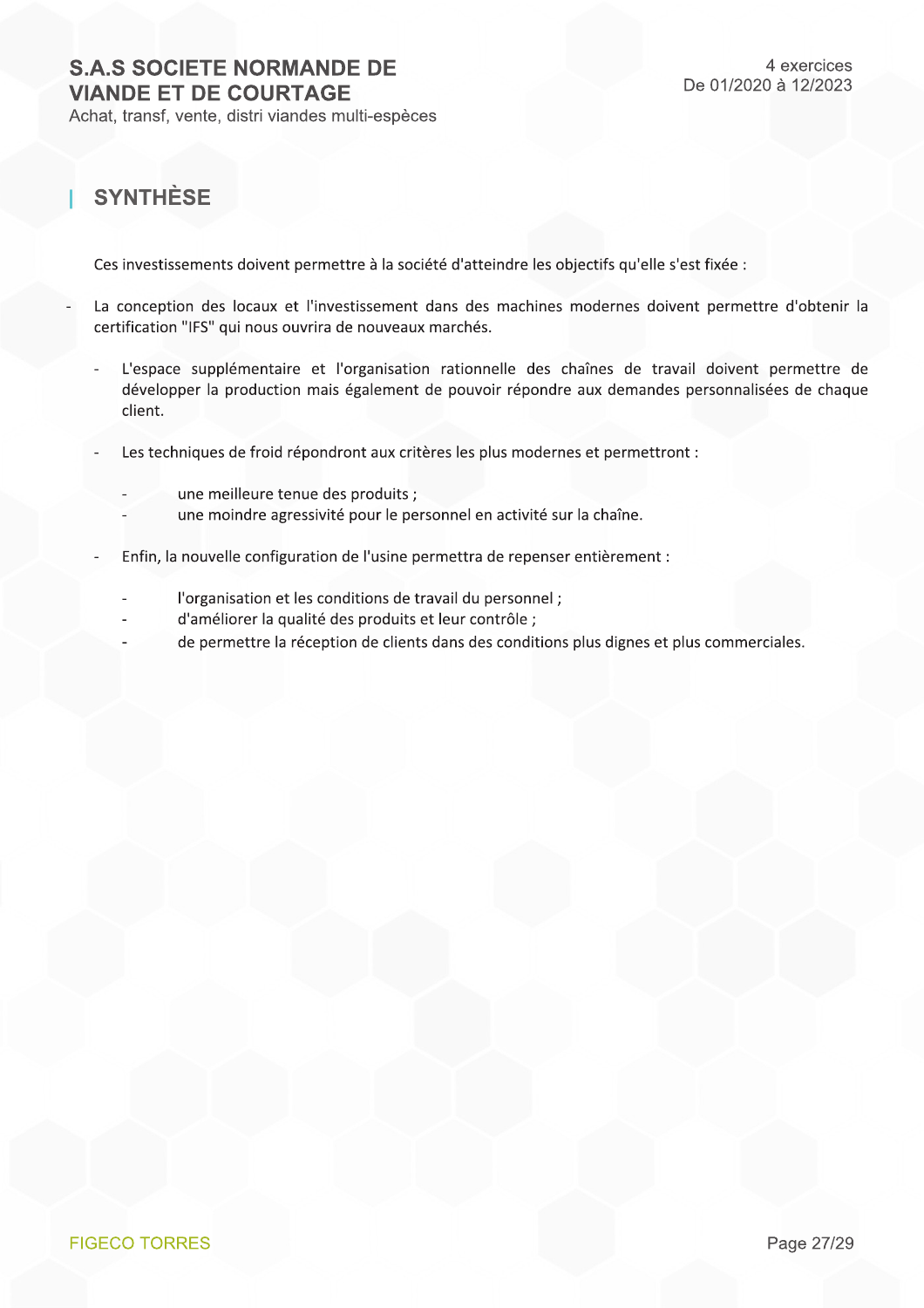# ANNEXES